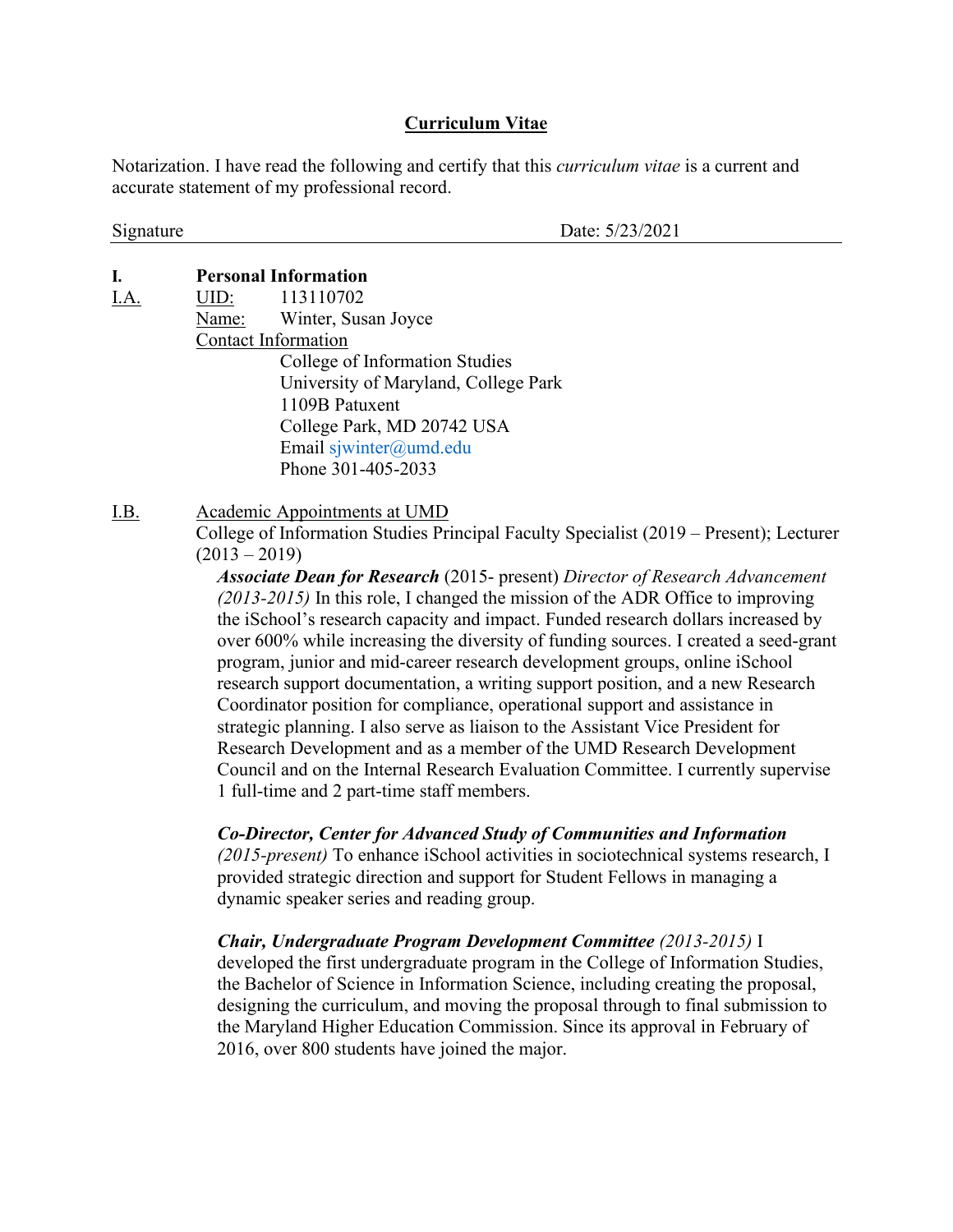*Assistant Director, Masters of Information Management Program (2013-2015)* Assisted the Director to increase enrollment by 50%, refresh the core curriculum to reflect current trends in data and information management, and create specialized programs of study. Assisted in creation and supervision of the Program Coordinator position.

- I.C. Administrative Appointments at UMD
- I.D. Other Employment
	- **National Science Foundation** (2009-2013)
		- o Science Advisor for Integrative Activities in the Social, Behavioral and Economic (SBE) Sciences Directorate (2012- 2013) - coordinated SBE's Office of Multidisciplinary Activities in the areas of data-intensive research and investment portfolio evaluation.
		- o Program Director and Acting Deputy Director in the Office of Cyberinfrastructure (CI) (2009-2011) - Program Director for Virtual Organizations as Sociotechnical Systems, Research Coordination Networks, Science and Technology Centers, Science of Learning Centers, Cyber-enabled Discovery and Innovation, and CI Teaching, Education, Advancement and Mentoring for the 21<sup>st</sup> Century Workforce. As Acting Deputy, developed the Community Research Network roadmap for the CI for 21st Century Science and Engineering cross-NSF initiative. Determined CI funding requirements and budget estimates for the FY12 Presidential Budget. Provided oversight of program actions and reviews.
		- o Co-Chair of the Social, Economic and Workforce Implications subgroup of the Networking and Information Technology Research and Development Committee (NITRD-SEW), a part of the Executive Office of the President.
	- **Portland State University** (2007–2013)
		- o 2007–2009 Visiting Associate Professor
		- o 2009-2013 on Intergovermental Personnel Act assignment
	- **Brunel University**, West London, UK (2006–2007)
		- o Senior Lecturer (equivalent to Associate Professor with tenure)
		- o Director of Graduate Programs
	- **Duke Energy**, Charlotte North Carolina (Summers: 2004 & 2005)
		- o Project Manager
		- o Strategic Supply Chain Analyst in Business Systems
	- **University of North Carolina, Charlotte** (1999-2006) Assistant Professor
	- **Florida Atlantic University** (1997–1999) Assistant Professor
	- **University of Victoria** (British Columbia, 1994-1997) Visiting Assistant Professor
	- **University of Waterloo** (Ontario, 1992-1994) Visiting Assistant Professor
	- **University of California, Berkeley** (1978-1983)
		- o General Library, Supervisor Supply & Maintenance
		- o Manager, Cloyne Court Residence Hall.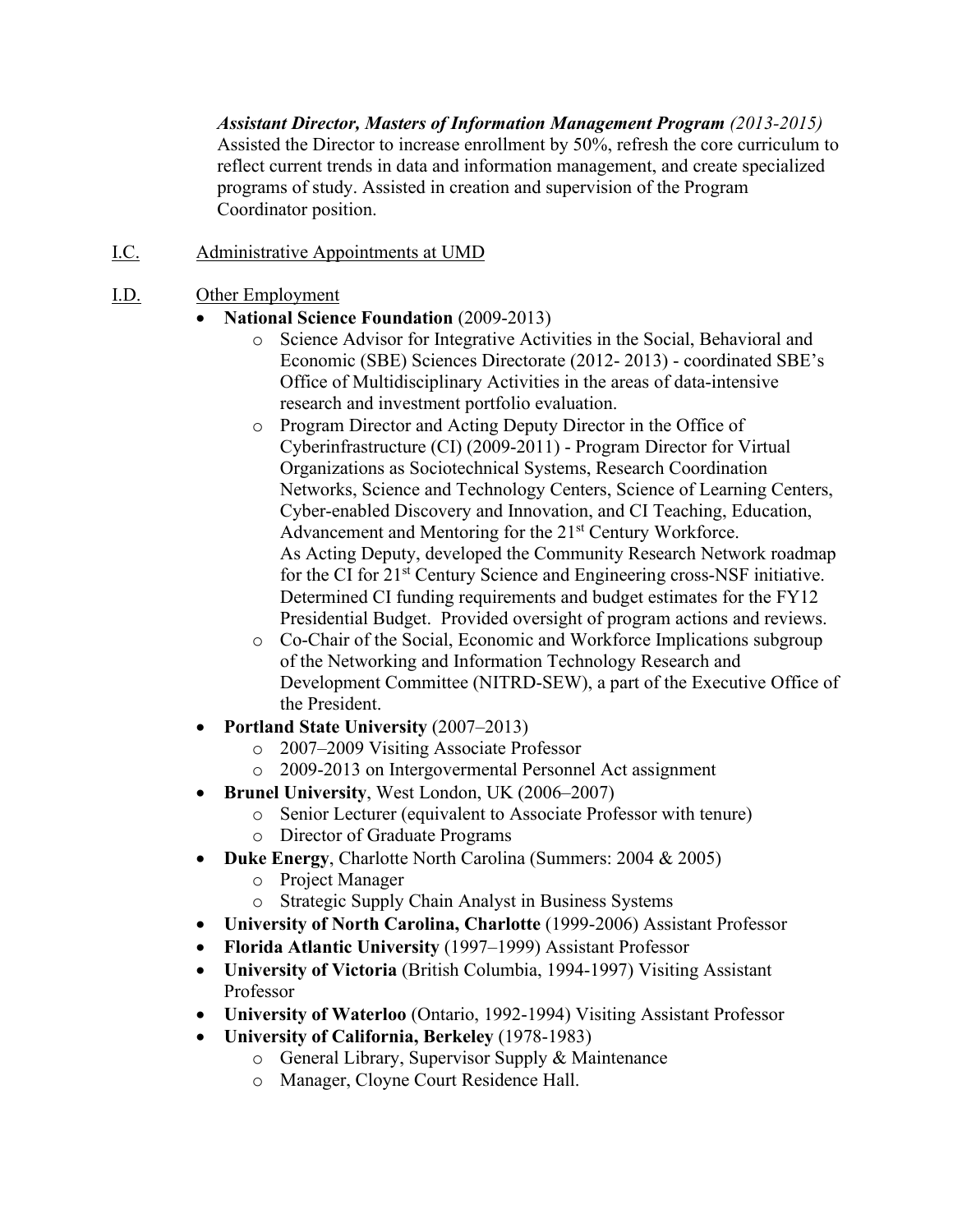# I.E. Educational Background

| I.C. | Equeational Background |                                                                                                                                                                                                   |  |  |
|------|------------------------|---------------------------------------------------------------------------------------------------------------------------------------------------------------------------------------------------|--|--|
|      | 1992                   | Ph.D. University of Arizona, Business Administration/Information                                                                                                                                  |  |  |
|      | <b>Systems</b>         |                                                                                                                                                                                                   |  |  |
|      | 1989                   | M.A. The Claremont Graduate University, Organizational Psychology                                                                                                                                 |  |  |
|      | 1984                   | PhD Program in Social, Organizational and Individual Differences<br>Psychology, University of Illinois, Urbana-Champaign. (Withdrew after<br>three semesters to attend to terminally ill mother.) |  |  |
|      | 1982                   | B.A. University of California at Berkeley, Industrial/Organizational<br>Psychology                                                                                                                |  |  |
| I.F. |                        | Continuing Education                                                                                                                                                                              |  |  |

I.G. Professional Certifications, Licenses, and Memberships

## **II. Research, Scholarly, Creative and/or Professional Activities** II.A. Books

# II.B. Chapters (\* indicates students I have supervised in conducting research)

- *II.B.1.*
- 1. **Winter**, S.J. & Butler, B.S. (accepted) Responsible technology design: Conversations for success. In Werthner, H., Prem, E., Lee, E.A. & Ghezzi, C. (Eds) *Perspectives on Digital Humanism*, Springer.
- 2. Gaglio, C.M., **Winter**, S.J. & Katz, J. A. (2021) Entrepreneurial alertness and opportunity identification: Suggestions for the next generation. In Javadian, G., Gupta, V., Guo, G. & Osorio, A.F., Dutta, D. (Eds.), *Modern Classics in Entrepreneurship Studies: Building the Future of the Field,* Palgrave-MacMillan/Springer.
- *3.* **Winter**, S.J. (2019) State of the science: Institutional influences on the success of cross-disciplinary science teams. In Hall, K. L., Vogel, A. L, and Croyle, R. T. (Eds.) *Strategies for Team Science Success: Handbook of Evidence-Based Principles for Cross-Disciplinary Science and Practical Lessons Learned from Health Researchers,* (329 -345), New York: Springer International.
- 4. Gaglio, C.M. & **Winter**, S.J. (2017). Entrepreneurial alertness and opportunity identification 3.0: Yes, we *can* talk empirical!. In Brännback, M. and Carsrud, A.L. (eds.) *Revisiting the Entrepreneurial Mind - Inside the Black Box* (pp. 359- 377)*,* New York: Springer International.
- 5. Lutters, W. & **Winter**, S.J. (2011). Virtual organizations. In W. Bainbridge (Ed.) *Leadership in Science and Technology: A Reference Handbook*, Thousand Oaks,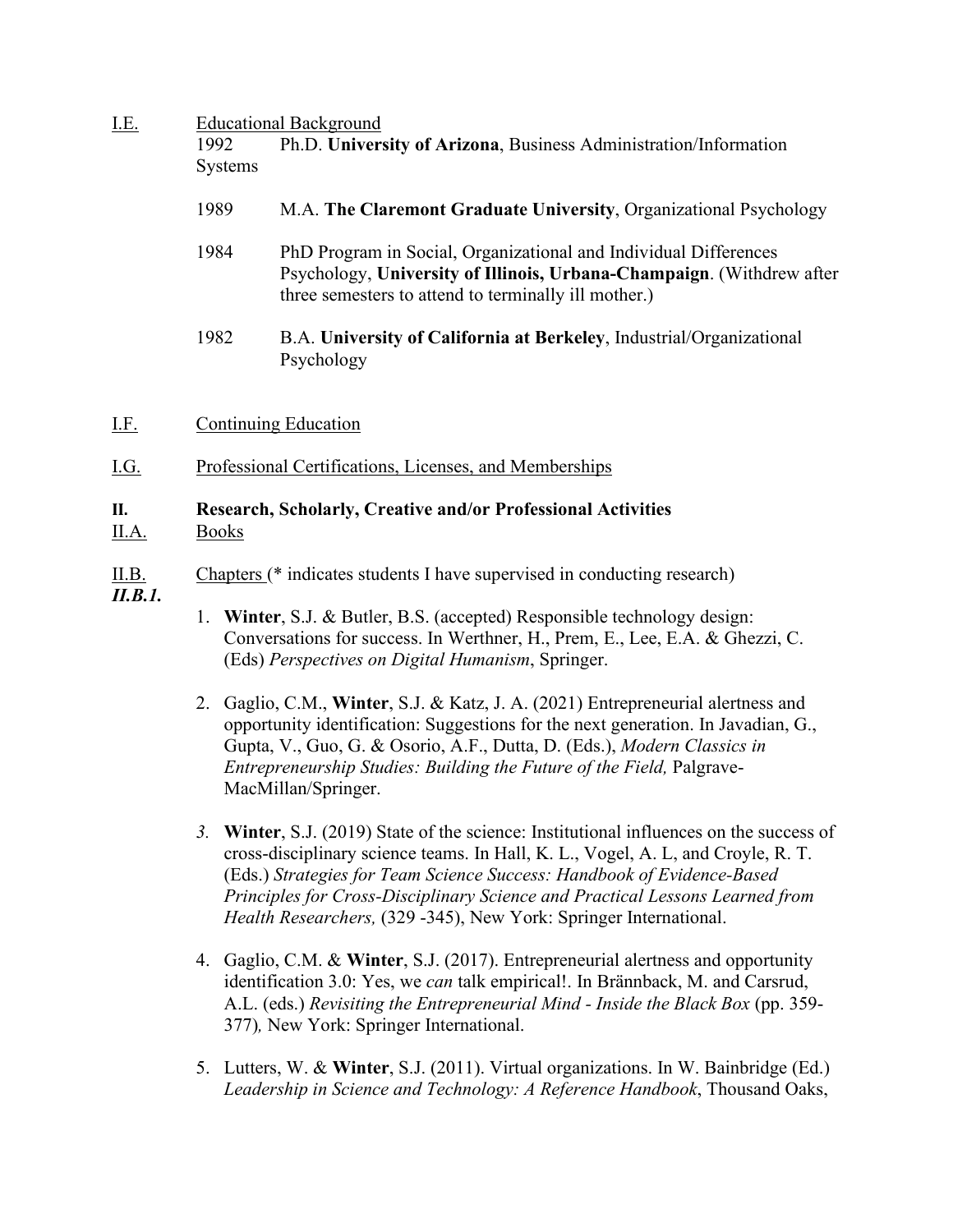CA: Sage.

- 6. **Winter**, S.J., Gaglio, C.M., & \*Rajagopalan, H.K. (2011). Beyond efficiency and productivity: ICT business value, competitive growth and the construction of corporate image. In I. Lee, (Ed.) *E-Business Applications for Product Development and Competitive Growth: Emerging Technologies,* Hershey, PA: IGI Global.
- *7.* **Winter**, S.J., Gaglio, C.M., & \*Rajagopalan, H.K. (2010). Managing impressions of SME legitimacy: Valuing Information and Communications Technologies as signals and symbols. In Bharati, P., Lee, I., and Chaudhury, A. (Eds.) *Global Perspectives on Small and Medium Enterprises and Strategic Information Systems: International Approaches,* Hershey, PA: IGI Global*.*
- 8. Gaglio, C.M. & **Winter**, S.J. (2009). Entrepreneurial alertness and opportunity identification: Where are we now?. In Carsrud, A.L. & Brannback, M. (eds.) *Understanding the Entrepreneurial Mind: Opening the Black Box (pp.305-325),* New York: Springer International. (reprinted in 2017, 2<sup>nd</sup> Edition)
- 9. **Winter**, S.J. (2004). Impression management and the symbolic potential of personal computer technology: Differences among white-collar workers. In J. Beard, (ed.) *Managing Impressions with Information Technology,* (pp.31-54), Westport, CT: Praeger Publishers.
- 10. **Winter**, S.J. (1996). The symbolic value of computers: Expanding analyses of organizational computing. In J.W. Beard (ed.) *Impression Management and Information Technology* (pp. 21-38), Westport, CT: Greenwood Publishing.
- 11. Konrad, A., **Winter**, S.J. & Gutek, B. (1992). Diversity in work group composition: Implications for majority and minority members. In P.S. Tolbert and S.B. Bacharach (eds.) *Research in the Sociology of Organizations, 10* (pp. 115- 140), Greenwich, CT: JAI Press.
- 12. Gutek, B. & **Winter**, S.J. (1990). Computer use, control over computers, and job satisfaction. In S. Oskamp and S. Spacapan (eds.) *People's Reactions to Technology in Factories. Offices and Aerospace*. (The Claremont Symposium on Applied Social Psychology, Vol. 4, 121-144), Newbury Park, CA: Sage Publishing.
- II.B.2. Collections
- II.B.3. Encyclopedia
- II.B.4. Series
- II.B.5. Research Paper
	- 1. Koufopoulos**,** D.N. & **Winter**, S.J. (March 14, 2010). First do no harm: A test of the determinants of negative planning outcomes. Available at *Social Science Research*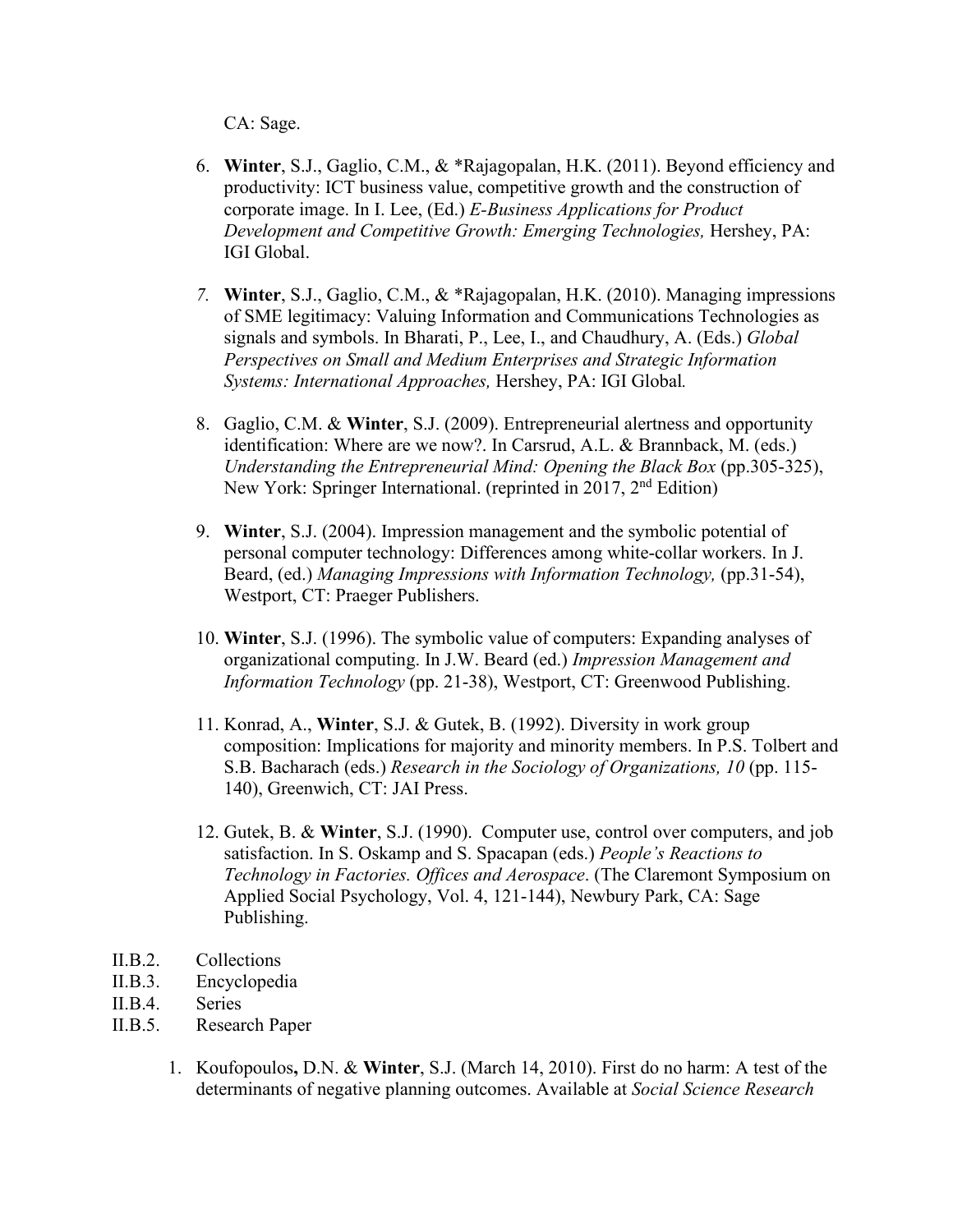*Network*:<http://ssrn.com/abstract=1570393> (661 views and 100 downloads as of 11/26/17).

- II.B.6. Other
- II.C. Refereed Journals ((\* indicates students I have supervised in conducting research) II.C.1. Refereed Journal Articles
	- 1. Stakeholder Alignment Collaborative (Cutcher-Gershenfeld, J. Baker, K., Berente N., Berkman, P., Canavan, P., Feltus, F., A., Garmulewicz, A., Hutchins, R., King, J.L. Kirkpatrick C., Lenhardt, C., Lewis, S., Maffe M., Mittleman, B., Sampath, R., Shin, N., Stall, S. **Winter, S.J**, Veazey. P.). (2020). Negotiated Sharing of Pandemic Data, Models, and Resources. *Negotiation Journal*. 36:4 (Fall). <https://doi.org/10.1111/nejo.12340>
	- 2. Shilton, K., Heidenblad, D., Porter, A., **Winter, S.J.,** & Kendig, M. (2020). Role-Playing Computer Ethics: Designing and Evaluating the Privacy by Design (PbD) Simulation. *Science and Engineering Ethics*, https://DOI 10.1007/s11948-020-00250-  $\theta$ .
	- 3. **Winter**, S.J. & Saunders, C. (2019). The personal in the policy cascade. *Journal of the Association for Information Systems*, 20(11), 247–265.
	- 4. **Winter**, S.J., Sharer, E., Rajagopalan, H.K. & Gaglio, C.M. (2019). ICT and corporate image: The customer's perspective, *International Journal of E-Business Research*, 15 (2), 22-43.
	- 5. Baker, K., Berente, N., Cutcher-Gershenfeld, J., … Stall, S., **Winter**, S. (18th) & Zaslavsky, I. (total of 19 authors listed in alphabetical order) (2017). Five ways consortia can catalyse open science. *Nature*, *543,* 615-618.
	- 2. Guise, J.M., **Winter,** S.J., Fiore, S.M., Regensteiner, J.G., & Nagel, J. (2017). Organizational and training factors that promote team science: A qualitative analysis and application of theory to the National Institutes of Health's BIRCWH career development program. *Journal of Clinical and Translational Science, 1*(2), 101-107.
	- 3. Cutcher-Gershenfeld, J.N., Baker, K., Bolukbasi, B., Berente, N. … Thompson, C.A., Winter, S.,  $(17<sup>th</sup>)$  & Zaslavsky, I. (total of 18 authors listed in alphabetical order after 1<sup>st</sup> author) (2016). Build it, but will they come? A geoscience cyberinfrastructure baseline analysis. *Data Science Journal*, 15*.*
	- 4. **Winter**, S., Berente, N., Butler, B. & Howison, J. (2014). Beyond the organizational 'container': Conceptualizing 21st century sociotechnical work. *Information and Organization*, *24*(4), 250-269. (Won 2 Best Paper Awards)
	- 5. \*Kuyath S. J., Mickelson R. A., Saydam C., & **Winter** S. J. (2013). The effects of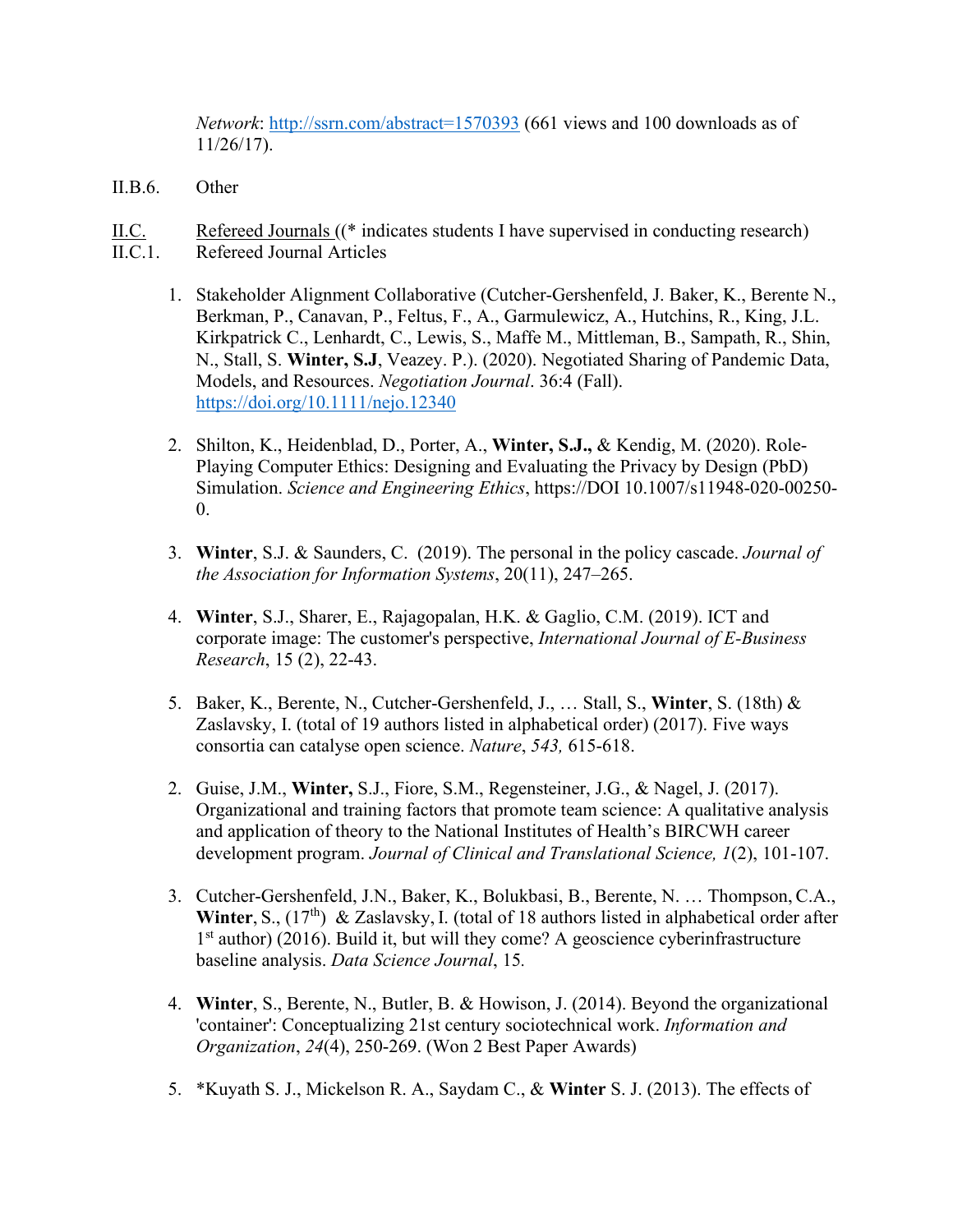instant messaging on distance learning outcomes. *International Journal of Business, Humanities and Technology, 3*(2), 13-26*.* 

- 6. Stylianou, A.C., **Winter**, S.J., \*Niu, Y, Giacalone, R.A. & \*Campbell, M. (2012). Understanding the behavioral intention to report unethical information technology practices: The role of Machiavellianism, gender and computer expertise. *Journal of Business Ethics, 117*(2), 333-343. DOI 10.1007/s10551-012-1521-1, 1-11
- 7. **Winter**, S.J. & Berente, N. (2012). A commentary on the pluralistic goals, logics of action, and institutional contexts of translational team science. *Translational Behavioral Medicine: Practice, Policy and Research*, *2*(4), 441-445. DOI: 10.1007/s13142-012-0165-0.
- 8. **Winter**, S. J. (2012). The rise of cyberinfrastructure and grand challenges for eCommerce. *Information Systems and e-Business Management*, *10*(3), 279-293. DOI: 10.1007/s10257-011-0165-5.
- **9. Winter,** S.J. & Butler, B. (2011). Creating bigger problems: Grand challenges as boundary objects and the legitimacy of the Information Systems field. *Journal of Information Technology*, *26*(2), 99-108.
- 10. Sawyer S. & **Winter,** S.J. (2011). Special issue on futures for research on information systems: Prometheus unbound. *Journal of Information Technology*, *26*(2), 95-98.
- **11.** Hunsinger, D.S., Smith, M.A., & **Winter,** S.J. (2011). A framework for the use of certifications by hiring personnel in IT hiring decisions. *The Data Base for Advances in Information Systems, 42*(1), 9-28*.*
- 12. **Winter**, S.J., Gaglio, C.M., & \*Rajagopalan, H.K. (2009). The value of information systems to small and medium-sized enterprises: Information and Communications Technology as Signal and Symbol of Legitimacy and Competitiveness. *International Journal of Electronic Business Research, 5*(1), pg. 65-91*.*
- 13. \*Kuyath, S.J. & **Winter**, S.J. (2006). Distance education communications: The social presence and media richness of instant messaging. *Journal of Asynchronous Learning Networks, 10*(4), 67-81.
- 14. **Winter**, S.J., Stylianou, A.C., & Giacalone, R.A. (2004). Individual differences in the acceptability of unethical information technology practices: The case of Machiavellianism and Ethical Ideology. *Journal of Business Ethics, 54*(3), 279-301.
- 15. **Winter,** S.J., Saunders, C., & Hart, P. (2003). Electronic window dressing? Users' perceptions of website characteristics and web-based organizational impressions. *European Journal of Information Systems, 12*(4), 309-322.
- 16. **Winter**, S.J. & Gill, G. (2001). OfficeTech®: A new paradigm in office services?,.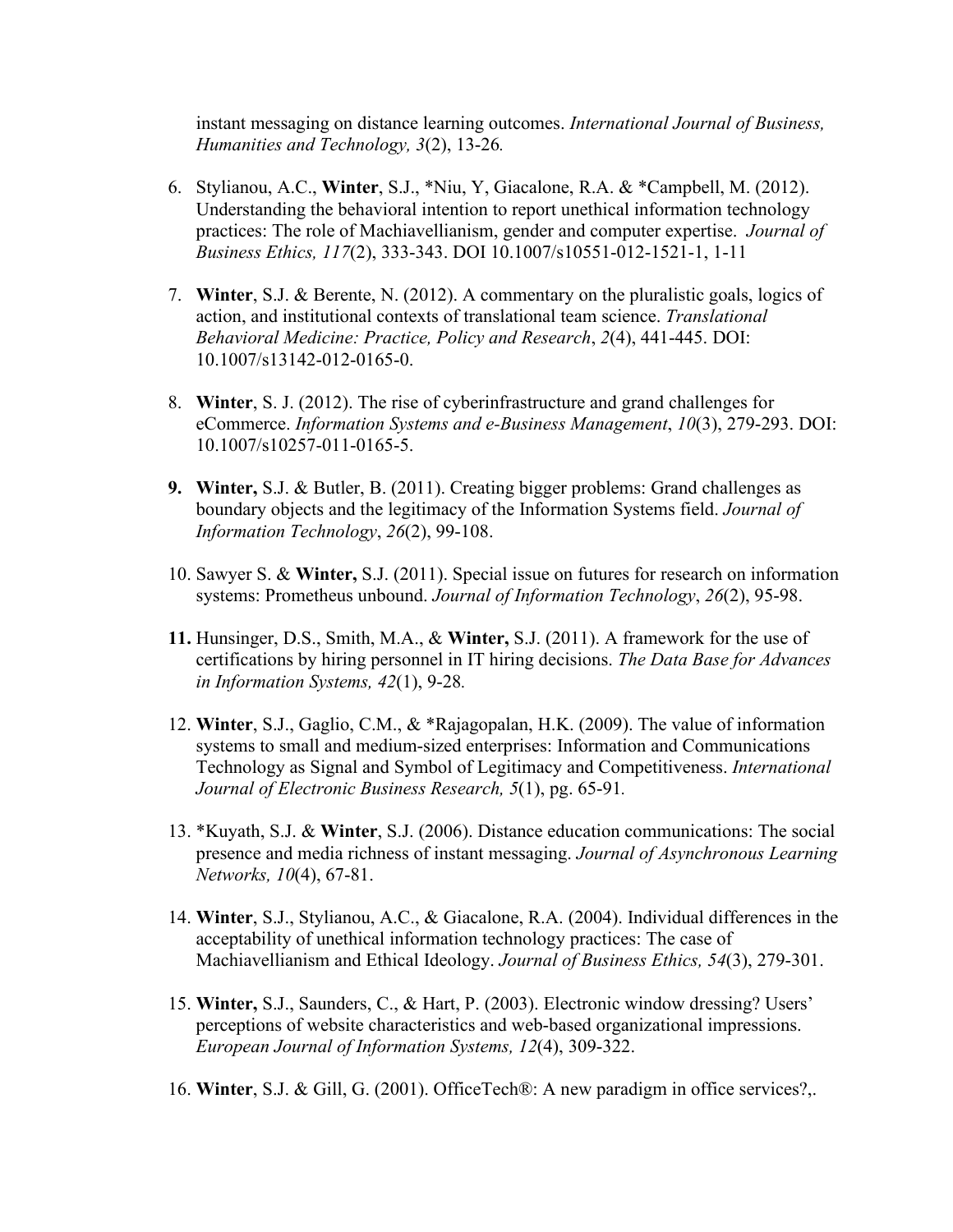*Journal of Information Technology, 16*(1), 23-32. Also in *Proceedings of the 20th International Conference on Information Systems, Teaching Case Track (1999)*.

- 17. Gutek, B.A., **Winter**, S.J. & Eriksson, I.V. (2000). Measuring computer literacy in the context of work: Development and initial validation. *Transactions in International Information Systems-Systems Analysis and Development Theory and Practice*, *2,* 53-72*.*
- 18. **Winter**, S.J., Chudoba, K. & Gutek, B. (1998). Attitudes toward computers: When do they predict computer use?. *Information and Management, 34*(5), 275-284. Also in *Best Papers Proceedings of the Academy of Management (1992)*.
- 19. Gaglio, C.M., \*Cechini, M., & **Winter**, S.J. (1998). Gaining legitimacy: The symbolic use of technology by new ventures. *Frontiers of Entrepreneurship Research*, 18, 203-215.
- 20. **Winter**, S.J., Chudoba, K. & Gutek, B. (1997). Misplaced resources? Factors associated with computer literacy among end users. *Information and Management*, *32*(1), 29-42. Also in *Proceedings of the 13th International Conference on Information Systems (ICIS),* (1992, December), pp. 149-159).
- 21. **Winter**, S.J. & S.L. Taylor (1996). The role of IT in the transformation of work: A comparison of post-industrial, industrial, and proto-industrial organization. *Information Systems Research, 7*(1), 5-21. Reprinted in:
	- a. L. Willcocks & A. S. Lee (eds.) (2008). *Information Systems*, London, UK: Sage.
	- b. J. Yates & J. Van Maanen (eds.) (2001). *Information Technology and Organizational Transformation: History, Rhetoric and Practice*, 7-34, Thousand Oaks, CA: Sage.
	- c. G. DeSanctis & J. Fulk (eds.) (1999). *Shaping Organization Form: Communication, Connection and Community*, Thousand Oaks, CA: Sage.
- 22. Gutek, B. & **Winter**, S.J. (1992). Consistency of job satisfaction across situations: Fact or framing artifact?. *Journal of Vocational Behavior, 41*(1), 61-78.
- II.C.2. Invited Reviews of Journal Articles
- II.C.3. Perspectives, Opinions, and Letters
	- 1. **Winter**, S.J. (2019). Who benefits? The case of smart cities. *Communications of the ACM Viewpoints* on Ethics. 62(7), July. DOI:10.1145/3332807
	- 2. Bolukbasi, B., Berente, N., Cutcher-Gershenfeld, J., … Richard, S., Suarez, C., Walker, D., **Winter,** S.J. (44<sup>th</sup>) (total of 44 authors listed in alphabetical order) (2013). Open data: Crediting a culture of cooperation. *Science*, *342*(6162), 1041- 1042.
- II.C.4. Other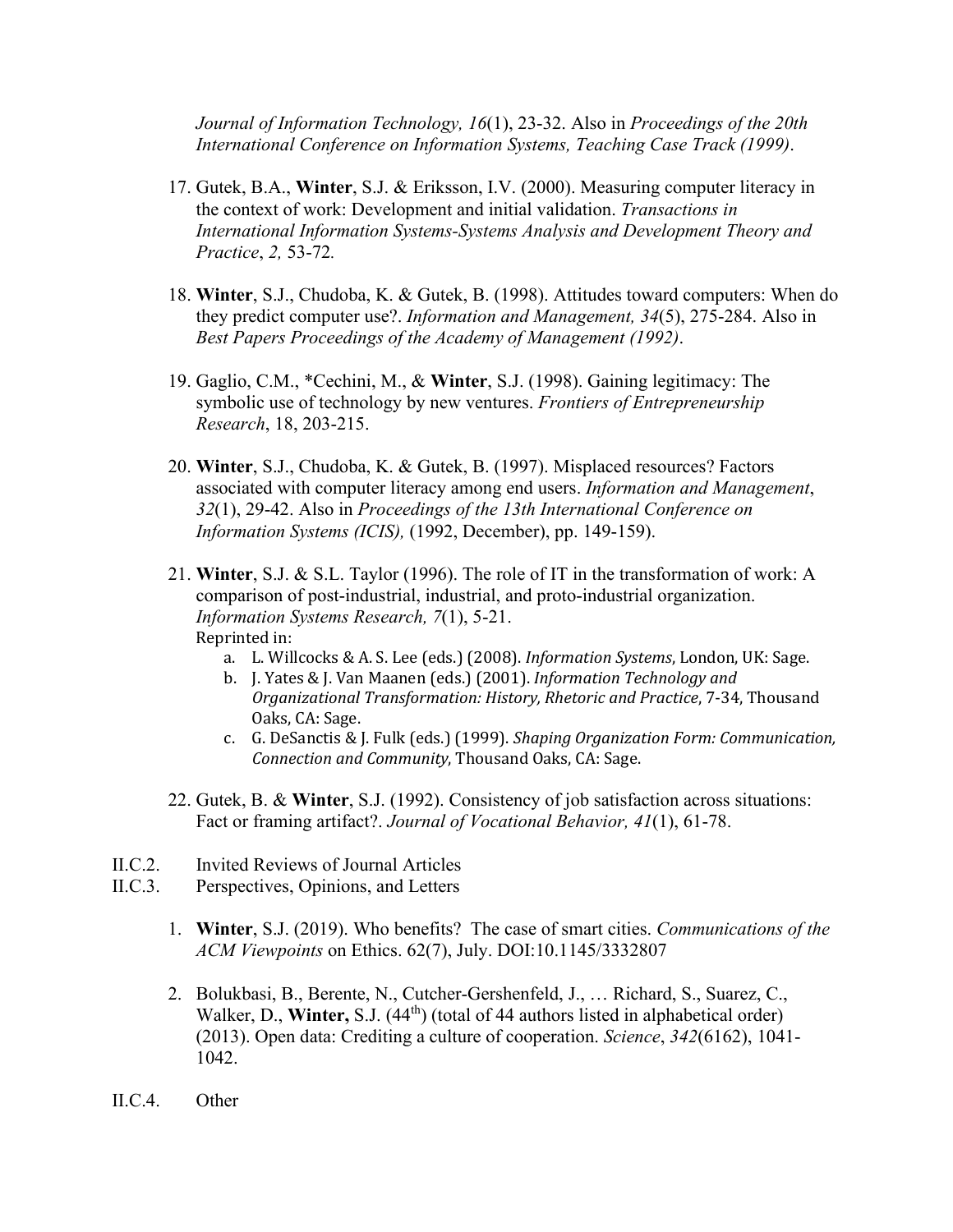- II.D. Published Conference Proceedings (\* Indicates Students)
- II.D.1. Refereed Conference Proceedings
	- 1. Lee, M., Wang, J., Janzen, S., **Winter, S**., & Harlow, J., (accepted) Crowdsourcing Behavior in Reporting Civic Issues: The Case of Boston's 311 Systems, 81st Annual Meeting of the Academy of Management, 29 July - 4 August 2021.
	- 2. Berente, N., Ahalt, S., Bottom, J., Brunson, D., Cutcher-Gershenfeld, J., Howison, J., King, J.L., Neeman, H., Towns, J., Wilkins-Diehr, N., **Winter**, S. (2019). The Professionalization of Cyberinfrastructure Personnel?. ACM SIGAPP and SIGHPC PEARC '19:Proceedings of the Practice and Experience in Advanced Research Computing, July 28-August 1, Chicago, Illinois. <https://doi.org/10.1145/3332186.3332225> (Won Best Paper in Workforce Track Award)
	- 3. Shilton, K., Subramamian, M., Vitak, J. & **Winter**, S.J. (2015). Qualitative Approaches to Cybersecurity Research, *iConference*, Philadelphia, PA, March 22.
	- 4. Bolukbasi, B., Berente, N., Carter, D., … N., Thompson, C.A., **Winter**, S., (17th) & Zaslavsky, I. (total of 18 authors listed in alphabetical order) (Presenter: Dorothy Carter) (July, 2015). A Grand Multiteam Challenge: Data Sharing in the Geosciences. In D. Carter & G. Plummer (Co-Chairs) Grand Groups: Multiteam Systems Solving "Grand Challenges," Symposium at the 10th Annual Interdisciplinary Network of Group Research (INGRoup) Conference, Pittsburgh, PA.
	- 5. **Winter**, S. (2014). "Public" Human Subjects Research Data in "Big Data, Big Decisions: Reflections on AIS's Role in Ethical Guidance and Oversight." *Proceedings of the 33th International Conference on Information Systems, Auckland, NZ.*
	- 6. Goggins, S., Wiggins, A., **Winter**, S., & Butler, B. (2014). "Online communities data hackathon @ CSCW 2014. *Proceedings of the Companion Publication of the 17th ACM Conference on Computer Supported Cooperative Work and Social Computing*, pp. 317-318.
	- 7. Berente, N. & **Winter**, S.J. (2012). Loose coupling and multiteam systems, *European Association of Work and Organizational Psychologists*, small group meeting on multi-team systems, Varenna, Italy.
	- 8. \*Zaffar, M.A. & **Winter**, S.J. (2008). Minding the IS skills gap: Evidence of discourse convergence and institutional field structure. *Proceedings of the 27th International Conference on Information Systems, Paris: ACM.* (79 downloads as of 2/12/12).
	- 9. \*Niu, Y., Stylianou, A.C. & **Winter**, S.J. (2008). Blowing the whistle on unethical information technology practices: The role of Machiavellianism, gender and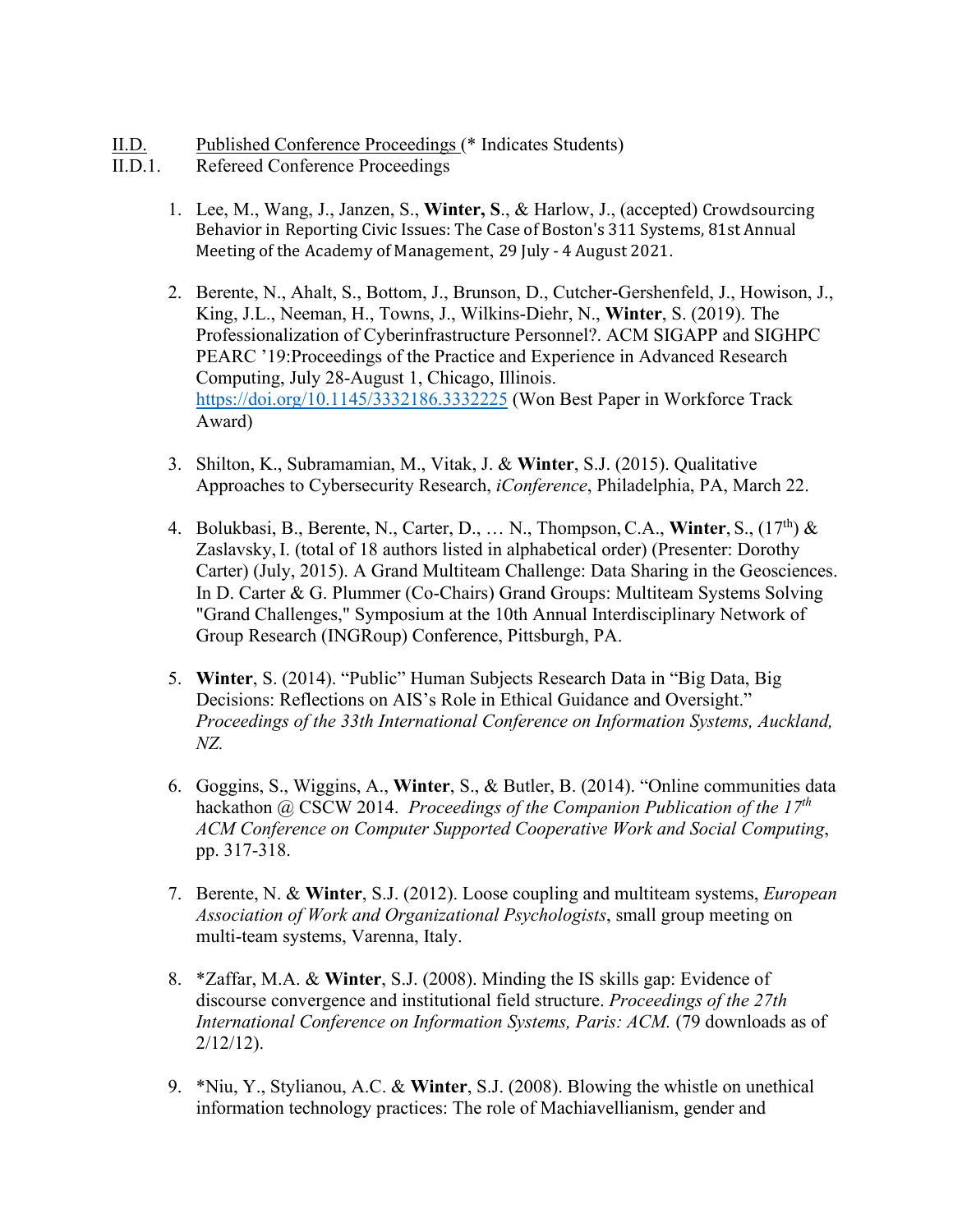computer literacy. *The 14th Americas Conference on Information Systems*. (63 downloads as of 2/12/12).

- 10. \*Kuyath, S.J., Mickelson, R.A., & **Winter,** S.J. (2007). Instant messaging in distance education: Affecting student satisfaction, perceived learning and performance. *Proceedings of the 26th International Conference on Information Systems, Montreal: ACM*.
- 11. \*Niu, Y. & **Winter**, S.J. (2006). The effect of task specificity and information format on web searching. *Proceedings of the 25th International Conference on Information Systems, Milwaukee, WI: ACM.*
- 12. Stylianou, A.C. & **Winter**, S.J. (2004). Accepting unethical information practices: The interactive effects of individual and situational factors. *Best Paper Proceedings, (OCIS division) Academy of Management meeting*, New Orleans.
- 13. **Winter**, S.J. (1993). The symbolic potential of computer technology: Differences among white-collar workers. *Proceedings of the 14th International Conference on Information Systems*, Baltimore, MA: ACM.
- *14.* \*Niu, Y., Stylianou, A.C. & **Winter**, S.J. (2008). Blowing the whistle on unethical information technology practices: The role of Machiavellianism, gender and computer literacy. *The 14th Americas Conference on Information Systems.*
- *15.* Koufopoulos, D.N. & **Winter**, S.J. (2008). First do no harm: A test of the determinants of negative planning outcomes. *European Academy of Management, Ljubljana and Bled Slovenia.*
- 16. \*Aijan, H., \*Niu, Y., \*Zaffar, M., & **Winter**, S.J. (2007). How does the use of instant messaging impact performance?. *Southeast DSI*, Orlando, FL.
- 17. \*Kuyath, S.J., Mickelson, R.A., & **Winter**, S.J. (2007). Instant messaging in distance education: Affecting student satisfaction, perceived learning and performance. *In the 26th International Conference on Information Systems, Montreal: ACM*.
- 18. Koufopoulos, D, N., **Winter**, S., Zoumbos, V., & Oikonomou A., (2007). Dimensions and outcomes of planning in the Greek SMS's. The *5th International Conference on Management,* organized by the Athens Institute of Education and Research (ATINER), Athens, Greece.
- 19. Koufopoulos, D.N. & **Winter**, S.J. (2007). An inconvenient fact: Planning for the environment you have. *The British Academy of Management*.
- 20. \*Zaffar, M.A. & **Winter**, S.J. (2007). IS skills development: Getting the whole picture. 12<sup>th</sup> Annual UK Association of Information Systems conference, Manchester, April 11-12.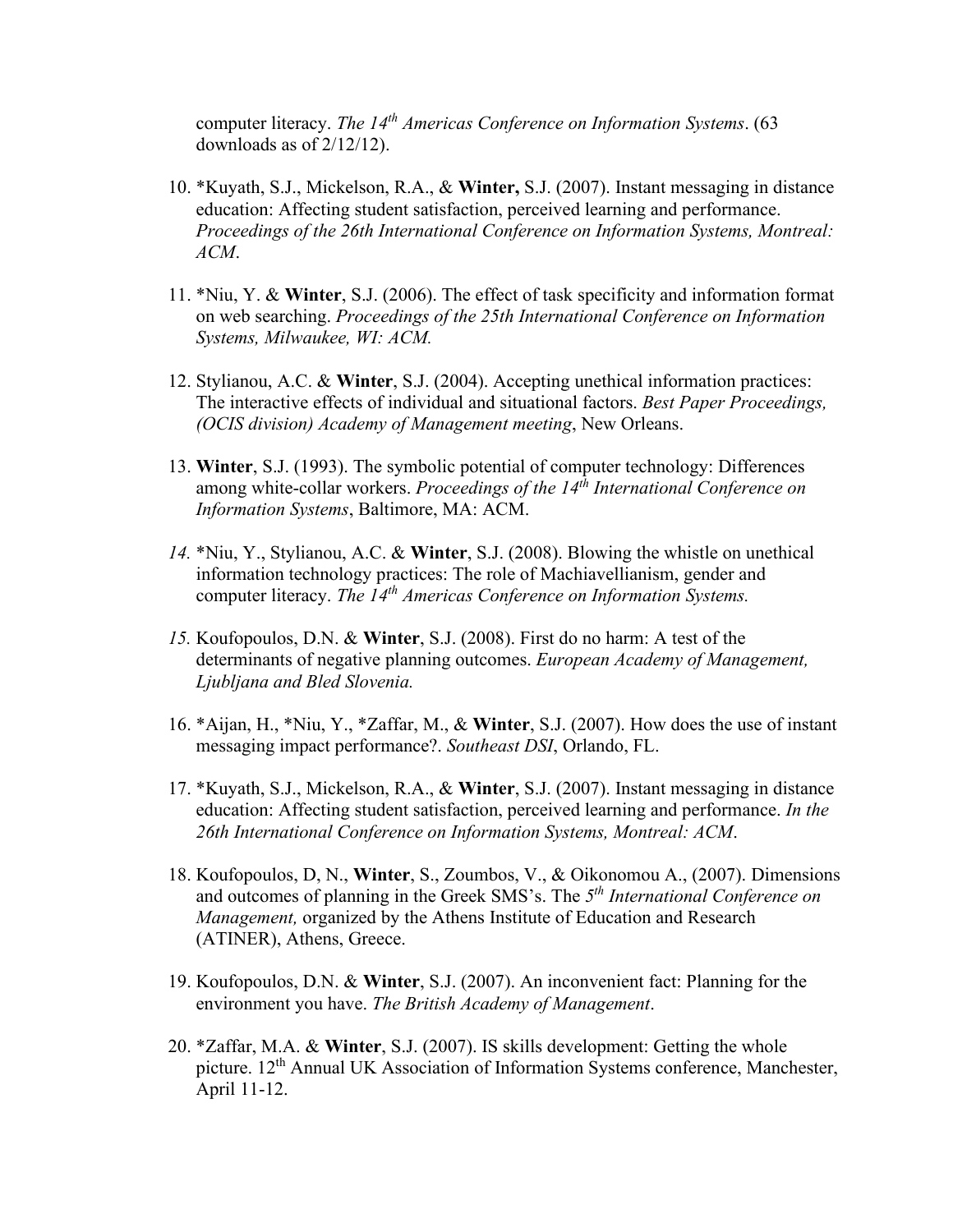- 21. \*Niu, Y. & **Winter**, S.J. (2006). The effect of task specificity and information format on web search success. *International Conference on Information Systems.*
- 22. \*Kuyath, S.J. & **Winter**, S.J. (2006). The social presence and media richness of instant messaging among young adults. *Academy of Management Meeting*.
- 23. **Winter**, S.J., \*Rajagopalan, H.K., \*Jackson, P., \*Vergara, F., & \*Hunsinger, S. (2005). IT adoption, corporate image and firm support: A quantitative study of customer expectations and social meaning. *Academy of Management Meeting*.
- 24. Stylianou, A.C. & **Winter**, S.J., (2004). Accepting unethical information practices: The interactive effects of individual and situational factors. *Academy of Management Meeting*.
- 25. **Winter**, S.J. & Gaglio, C.M. (2004). Creating provisional legitimacy: The role of social attributions and structuration. *Society of Entrepreneurship Scholars Conference.*
- 26. **Winter**, S.J. & Gaglio, C.M. (2002). " The role of IT as a conveyer of firm legitimacy: Exploring the link between social meaning and IT diffusion," *Academy of Management Meeting*.
- 27. **Winter**, S.J. & Gaglio, C.M. (2001). In pursuit of legitimacy: The sales pitch genre and creation of trust in new ventures. *Academy of Management Meeting*.
- 28. **Winter**, S.J. & Gill, G. (1999). OfficeTech®: A new paradigm in office services?, *20th International Conference on Information Systems.*
- 29. **Winter**, S.J., Saunders, C., & Hart, P. (1998). Electronic window dressing? Impression management on the Internet. *Academy of Management Meeting*.
- 30. Chudoba, K., Iacono, S., & **Winter**, S.J. (1998). Second-order effects of GSS use and the role of change management."*Academy of Management Meeting*.
- 31. Gaglio, C.M., \*Cechini, M., & **Winter**, S.J. (1998). Gaining legitimacy: The symbolic use of technology by new ventures. *Babson College Kauffman Foundation Entrepreneurship Conference.*
- 32. **Winter**, S.J., & Chudoba, K. (1996). Social analyses of electronic meeting systems: Theoretical perspectives on organizational implementation. *Academy of Management Meeting*.
- 33. **Winter**, S.J. & Taylor, S.L. (1995). The role of IT in the transformation of work: A comparison of post-industrial, industrial, and proto-industrial organization. *Academy of Management Meeting.*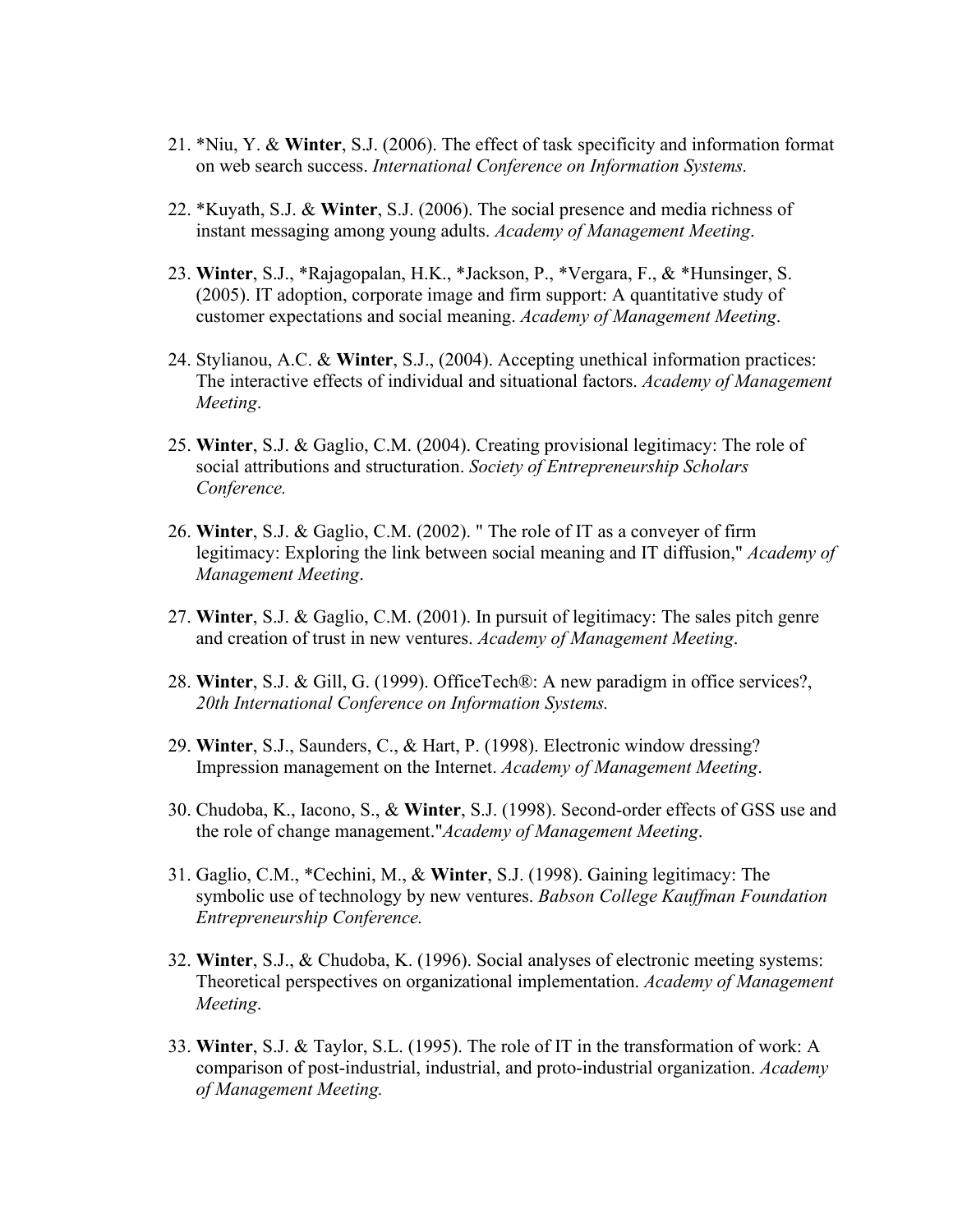- 34. Galang, C., McCutcheon, D., & **Winter**, S.J. (1995). Comparing human resource and work management practices in Canada and Korea. *Pan Pacific Conference XII*.
- 35. **Winter**, S.J. & Taylor, S.L. (1994). Forward to the past? A comparison of protoindustrial and post-industrial society. *35th annual meeting of the Western Academy of Management*.
- 36. **Winter**, S.J. (1993). The symbolic potential of computer technology: Differences among white-collar workers. *14th International Conference on Information Systems*.
- 37. Gutek, B., Chudoba, K., & **Winter**, S. (1992). Misplaced resources? Factors associated with computer literacy among end-users. *13th International Conference on Information Systems*.
- 38. Gutek, B., Chudoba, K., & **Winter**, S. (1992 ). Attitudes toward computers: When do they predict computer use?. *Academy of Management Meeting*.
- II.D.2. Non-Refereed Conference Proceedings
- II.D.3. Other
- II.E. Conferences, Workshops, and Talks
- II.E.1. Keynotes
	- 1. **Winter**, S. (2014) Escaping the Sociotechnical Organizational 'Container': Geology as 21st Century Cyber-science, *Asia Pacific iConference*, Dec 5, Seoul, Korea.
	- 2. **Winter, S** (2011). Grand Challenges for the IS Field. In Limayem, M., Niedermann, F., Slaughter, S., Chen, H., Gregor, S., (organizers), Senior Scholars' Forum (December 7, 2011, Shanghai, China). ICIS 2011 *Proceedings.* Paper 9. <http://aisel.aisnet.org/icis2011/proceedings/panels/9> (112 downloads as of 11/26/17).
	- 3. **Winter**, S. (2009). Grand Challenges in Cybercommerce. *Web2009*, Phoenix, AZ, 12/15/09.
	- 4. **Winter**, S. (2009). Innovation ecologies: Toward an infrastructure for knowledge creation. *Computer Human Interaction for Management of IT (CHIMIT)*, Baltimore, MD, 11/7/09.
- II.E.2. Invited Talks
	- 1. 2019 **Digital Humanism**, Nov 6, Vienna, Austria Cui Bono: A Sociotechical View of Smart Cities
	- 2. 2017 **Research Coordination Network CI Workforce PI Meeting**, Aug 14, Alexandria, VA Virtual Organization of Science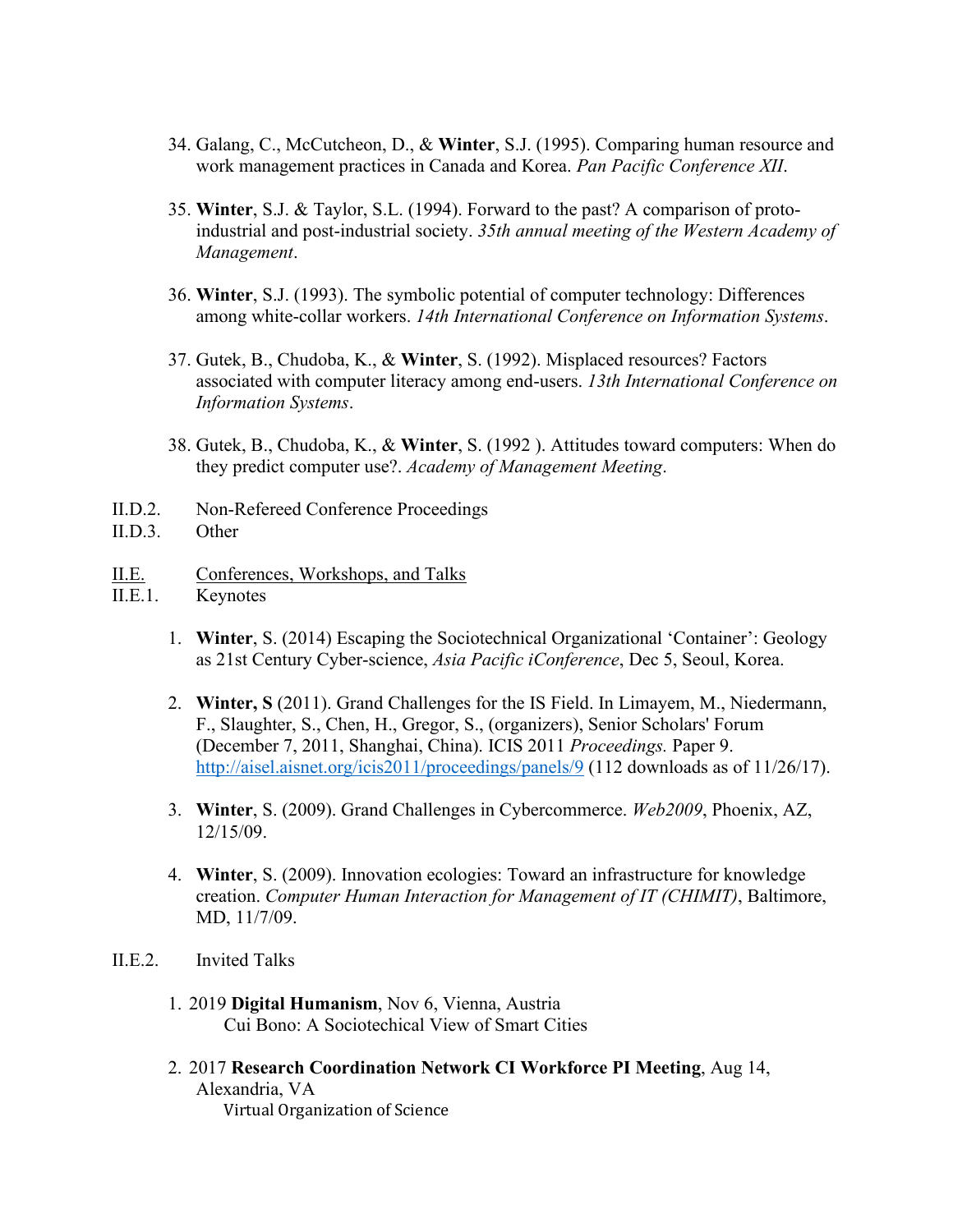- 3. 2017 **NSF CISE Large-Scale PI Workshop**, May 5 6, Arlington, VA Data Sharing, Reuse, and Data Work
- 4. 2015 **NSF Big Data Hub Charrette**, Nov 4, Arlington VA. Big Data Hubs: A Matter of Life and Death
- 5. 2014 **Data Science Data Curation**, Dec 4, Seoul, Korea. Top-Down and Bottom-Up: Building Data Science for an Active Middle
- 6. 2014 **The Social, Economic, and Workforce Consequences of Big Data: A Research Agenda Setting Workshop,** (1/30/14) Arlington, VA 'Public' Human Subjects Research Data
- 7. 2014 **Earthcube Stakeholder Alignment Associations and End-User Assembly**, March, Boulder, CO Earthcube Stakeholder Alignment: Data and Principles
- 8. 2013 **Gender Summit 3 - North America: Diversity Fueling Excellence in Research and Innovation** Washington, DC, (11/15/13). Collaborative Science: Designing the Future
- 9. 2013 **Science Executive Seminar: Cyberinfrastructure and Science Enterprise Leaders**, Atlanta, GA (10/11/13) Meso-Scale Science Institutions: Designing the Future.
- 10. 2013, **National Socio-Environmental Synthesis Center***,* Annapolis, MD (9/23/13). Collaborative Science: Designing the Future
- 11. 2013*,* **National Science Foundation Experimental Program to Stimulate Competitive Research PI Meeting**, Rosslyn, VA, (5/20/13). Collaborative Science: Designing the Future
- 12. 2013*,* **National Science Foundation Workshop on the Future of the Science of Learning**, Ballston, VA, (5/15/13). Virtual Science of Learning Organizations: Designing the Future
- 13. 2013, **National Academies of Science Workshop on the Science of Team Science**, Washington DC, (4/12/13) Science of Collaborative Science
- 14. 2013. **CI Center Management**, Ann Arbor, MI (1/30/13) Bringing Organizational Science to Cyberinfrastructure Centers
- 15. 2012 **University of Washington**, 3/5/12. Learning and Doing: Information Management in an Era of Grand Challenges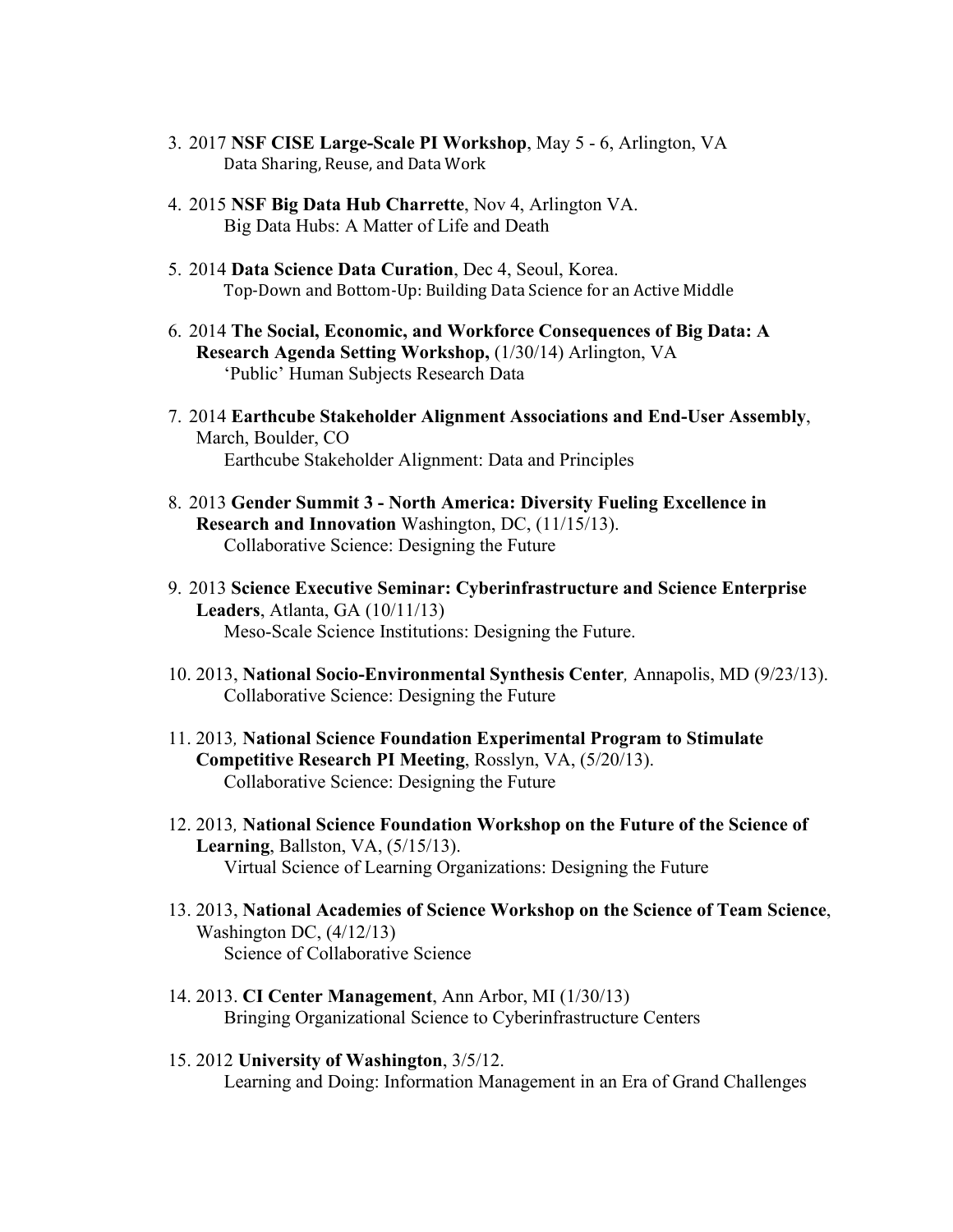- 16. 2010, *Committee on the Origins and Evolution of Life at the National Aeronautics and Space Administration (NASA),* 6/3/10 Virtual Organization of Science
- 17. 2010 **Syracuse University**, 9/16/10. Grand Challenges in Cyberinfrastructure
- 18. 2009 *National Research Council's Board on Chemical Sciences and Technology's Chemical Sciences Roundtable*, 9/25/09 Innovation Ecologies: Toward an Infrastructure for Knowledge Creation
- 19. 2007 **Queen Mary University of London**. Social Responsibility and Business Ethics Through the Lens of Information and Communication Technologies
- 20. 1991 **Conference on Policy and Economic Implications of Information Technology: Productivity, Income and Employment Effects***. (with B. Gutek)* Computer Use in Worker Groups
- II.E.3. Refereed Presentations
	- 1. **Winter**, S.J. & Altman, Y. (2006) "Managing and developing IT executive talent: The implications of offshoring", *Jacob Fleming Group: Talent Assessment, Management, and Retention in Telecom,* Jan 24-25, Brussels.
- II.E.4. Refereed Workshop Papers
	- 1. Lee, M., Johnston, E., Wang, J., Harlow J., Gordon, E., Janzen, S., **Winter, S**. (2020) *Toward Understanding Civic Data Bias in 311 Systems: An Information Deserts Perspective*. CSCW 2020 workshop on *Civic Technologies: Research, Practice, and Open Challenges, 23rd ACM Conference on Computer-Supported Cooperative Work and Social Computing (CSCW 2020).*
	- 2. Shilton, K., Goggins, S., Butler, B., & **Winter**, S. (2015). Research ethics for open online community data: A case study of human subjects research online. Workshop paper for *18th ACM Conference on Computer-Supported Cooperative Work and Social Computing (CSCW 2015)*.
- II.E.5. Refereed Abstracts
- II.E.6. Refereed Posters
	- 1. Chan, J., Brier, J., Farhadi, Z., Lee, M., Janzen, S., Chi, W.W., Fellows, A., and **Winter**, S. (2020). A theoretical analysis of independent businesses owners' preferences for informal information sources. *Association for Information Science*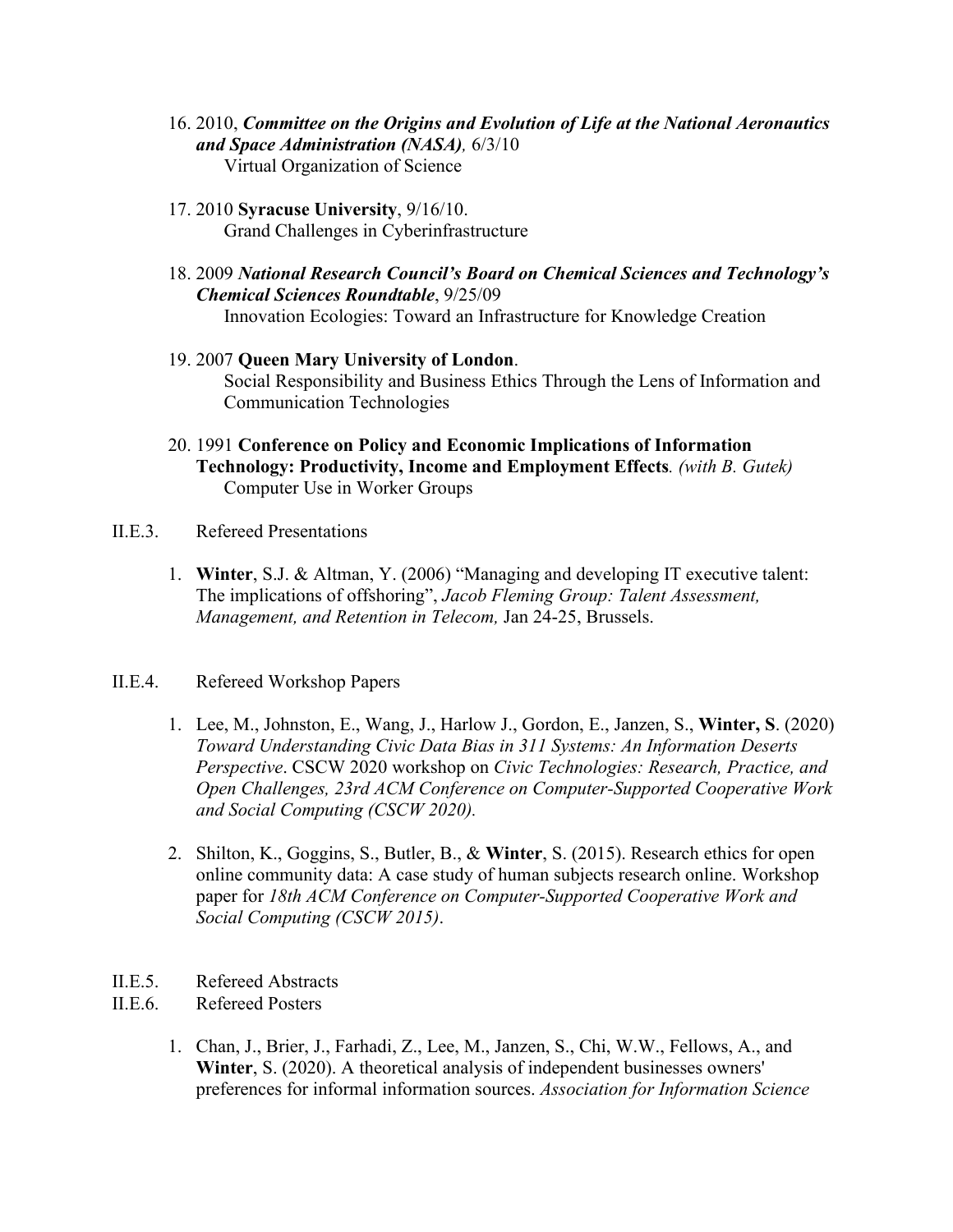*and Technology* 83rd Annual Meeting, Pittsburgh, PA.

- 2. Bolukbasi, B., Berente, N., Cutcher-Gershenfeld, J., … N., Thompson, C.A., **Winter**, S.,  $(17<sup>th</sup>)$  & Zaslavsky, I. (total of 18 authors listed in alphabetical order) (2015). Stakeholder Alignment for Changing Geospatial Information Capabilities. *American Geophysical Union* Winter Meeting, San Francisco, CA.
- II.E.7. Refereed Panels
- II.E.8. Non-Refereed Presentations
- II.E.9. Non-Refereed Workshop Papers
- II.E.10. Non-Refereed Abstracts
- II.E.11. Non-Refereed Posters
- II.E.12. Non-Refereed Panels
- II.E.13. Symposia
	- 1. **Winter**, S.J. (2021) Infusing Data Ethics into the Development of Data Users, *2021 Joint Statistical Meetings*, American Statistical Association, Virtual, Aug 8 – 12.
	- 2. **Winter**, S.J. (2014). UMD: BS In Information Science Fall 2016. In Mardis, M. Fleishchmann, K.; King, J.L., McMartin, F. Panel: IT Education and iSchools: How to Develop the Scholarly Layer?, 11th *Annual Social Informatics Research Symposium: The Impacts of Social Informatics Research*, St. Louis, Missouri, Nov 7.
	- 3. Bolukbasi, B., DeChurch, L., & **Winter**, S.J. (2014). Team Science. In Cutcher-Gershenfeld, J. & King, J.L., Transformation of the Science Enterprise: Workable and Sustainable? Symposium presented at the joint meeting of the *Industry Studies Association and the Labor and Employment Relations Association*, 5/29/14, Portland OR.
	- 4. DeChurch, L.A. & **Winter**, S. (2011). Enabling West to Meet East: Dynamics of Virtual Organizations. *Academy of Management meeting*, 8/16/11, San Antonio, TX.
	- 5. **Winter**, S.J. & Gaglio, C.M. (2000). Managing impressions of new venture legitimacy. *UIC Symposium on Marketing and Entrepreneurship*.
	- 6. **Winter**, S.J. & Sussman\*, R. (1995). Municipal GIS: Implications for human behavior and organizational change. *Ninth Annual Symposium on Geographic Information Systems*.
	- *7.* Gutek, B., Iacono, S., & **Winter**, S. (1991). The Concept of computer-richness for understanding computer use in workgroups. Symposium at the *American Psychological Association Annual Convention.*
	- 8. Gutek, B. & **Winter**, S.J. (1991). Computer Literacy in Men and Women Office Workers. Symposium presented at the *4th Conference on Women, Work, and*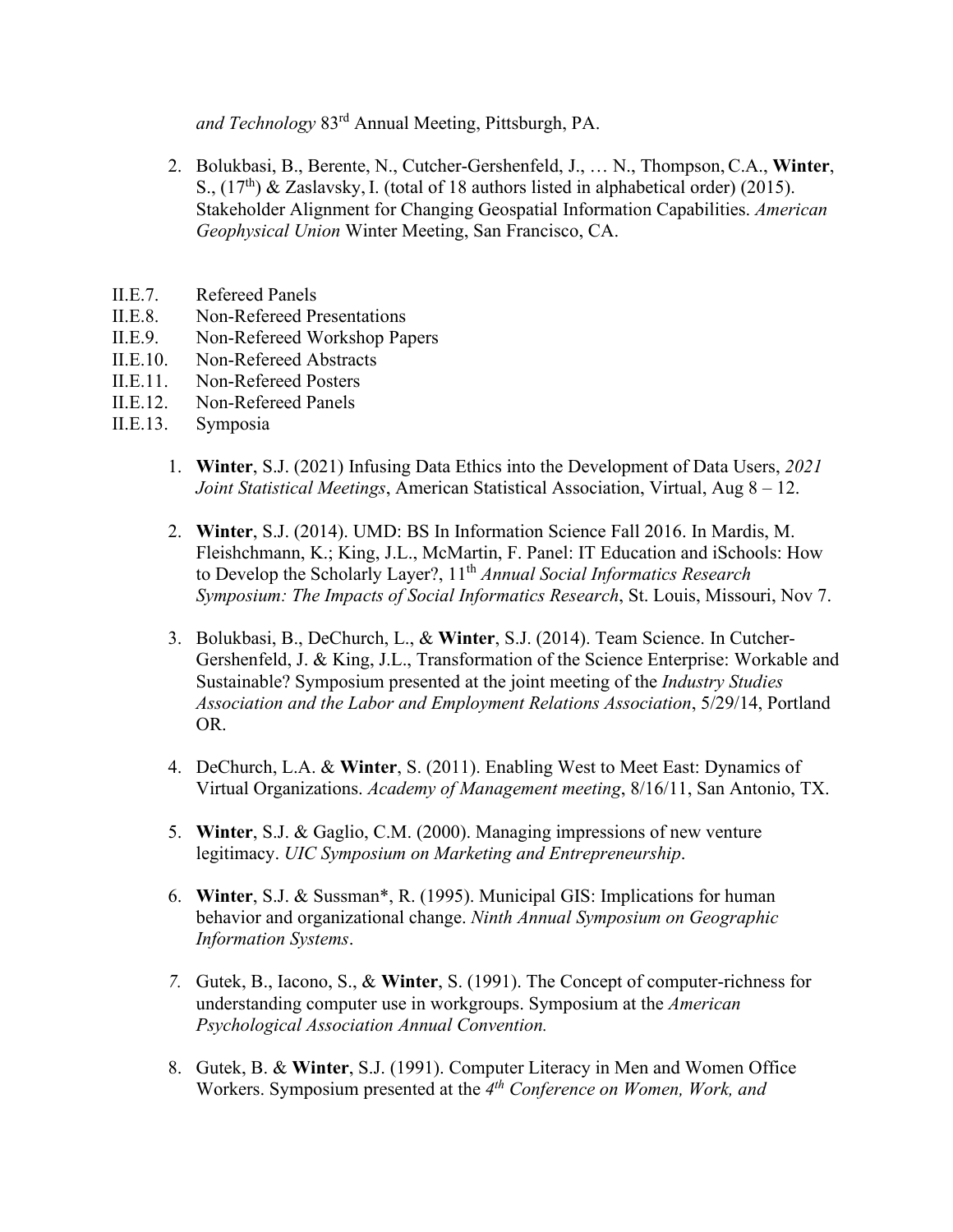#### *Computerization*.

- *9.* Gutek, B. & **Winter**, S.J. (1991). Measures of Computer Literacy in Workgroups: Development and Initial Validation. Symposium at the 20<sup>th</sup> Annual Meeting of the *Western Decision Sciences Institute.*
- 10. Gutek, B. & **Winter,** S.J. (1991). Late-stage Implementation of Computer Technology: Differences among Work Group Types. Symposium at the *Academy of Management Meeting*.
- II.E.14. Workshops
	- 1. Cutcher-Gershenfeld, J., **Winter**, S.J., Berente, N., King, J.L. (2021). Making the Leap to Large.
	- 2. Berente, N., **Winter**, S.J., Cutcher-Gershenfeld, J., King, J.L. (2016). Fostering Successful Innovative Large-Scale, Distributed Science and Engineering Projects through Integrated Collaboration.
	- 3. Butler, B. & **Winter**, S.J. (2018). Ignite Connecting Technologies & Communities: Understanding and Facilitating Community-Based Technology Innovation
	- 4. **Winter,** S. & Ahalt, S. (2017). Research Coordination Network Cyberinfrastructure Workforce PI Meeting.
	- 5. Butler, B. & **Winter**, S. (2013). Digital Societies and Social Technologies (DSST) Summer Institute.
- II.E.15. Colloquia
- II.E.16. Other
- II.F. Professional and Extension Publications
- II.F.1. Reports and Non-Refereed Monographs
	- 1. **Winter, S.J.** (2012) *Final Report of the Merit Review Working Group*, National Science Foundation, unofficial document, Meacham, S. (Chair).
	- 2. **Winter, S.J.** (2012). *Apples to Apples: Common Standards for Education Research: A Report from a National Science Foundation and Department of Education Joint Committee on Common Standards for Education Research*, December. (with Earle, J., Nield, R., Easton, J. Ferrini-Mundy, J., Albro, E. Cai, J., Cator, K. Fulmer, G. Gummer, E., Hamos, J., Lack, M., Lesnick, J., Maynard, R., Okagaki, L., Kolodner, J. Pestronk, J., Ricciuti, A., Rimdzius, T., Ruby, A., & Speece, D. authorship alphabetical after Committee Chairs).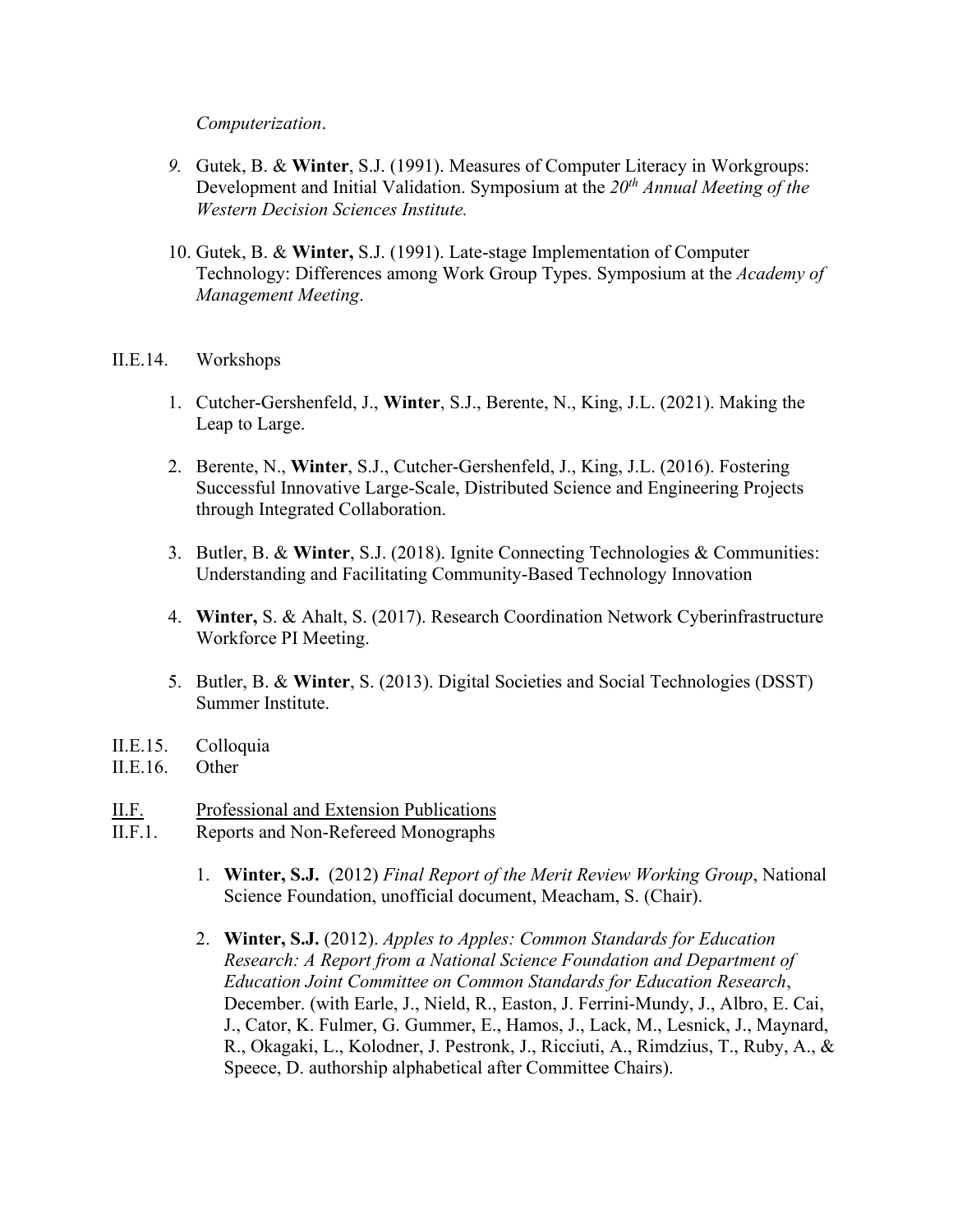- 3. **Winter**, S.J. (2010). *Connecting Learning and Education for a Knowledge Society," Task Force on Innovation in Learning and Education*, National Science Foundation, unofficial document, January 30. (with de Strulle, A, Ferrini-Mundy, J., Hirsh, H. Lim, S-S., Maher, M.L., Rom, E., Wing, J. authorship alphabetical).
- 4. **Winter**, S.J. & Wismer, S. (1994). *The Effects of Addressing Changes on Customers in Rural Areas*. Technical report to Canada Post.
- II.F.2. Pre-print / Working Paper *(Not Work in Progress)*
- II.F.3. Legal Briefs
- II.F.4. Policy Briefs
- II.F.5. Refereed Extension Publications
- II.F.6. Non-Refereed Extension Publications
- II.F.7. Refereed Curricula
	- 1. **Winter,** S., Weeks, A., & Preece, J. (2015) *Proposal for new instructional program University of Maryland at College Park, Maryland, Bachelor of Science in Information Science Degree*.
- II.F.8. Non-Refereed Curriculum
	- 1. Berente, N., King, J.L., Cutcher-Gershenfeld, J., Howison, J. & **Winter**, S. *Thinking like a science executive: A workshop curriculum for cyberinfrastructure leaders* (December 6, 2016). Available at SSRN: <https://ssrn.com/abstract=2881752> or [http://dx.doi.org/10.2139/ssrn.28817](http://dx.doi.org/10.2139/ssrn.2881752) [52](http://dx.doi.org/10.2139/ssrn.2881752) (30 downloads and 88 views as of 11/26/17).
- II.F.9. Non-Refereed Journal Articles
- II.F.10. Other
- II.G. Book Reviews, Notes, and Other Contributions
- II.G.1. Book Reviews
- II.G.2. Essays
- II.G.3. Notes
- II.G.4. Manuals
	- 1. **Winter**, S.J. (2001). *Legal Services of Southern Piedmont: Computer Policy Manual.*
- II.G.5. Other
- II.H. Completed Creative Works
- II.I. Significant Works in Public Media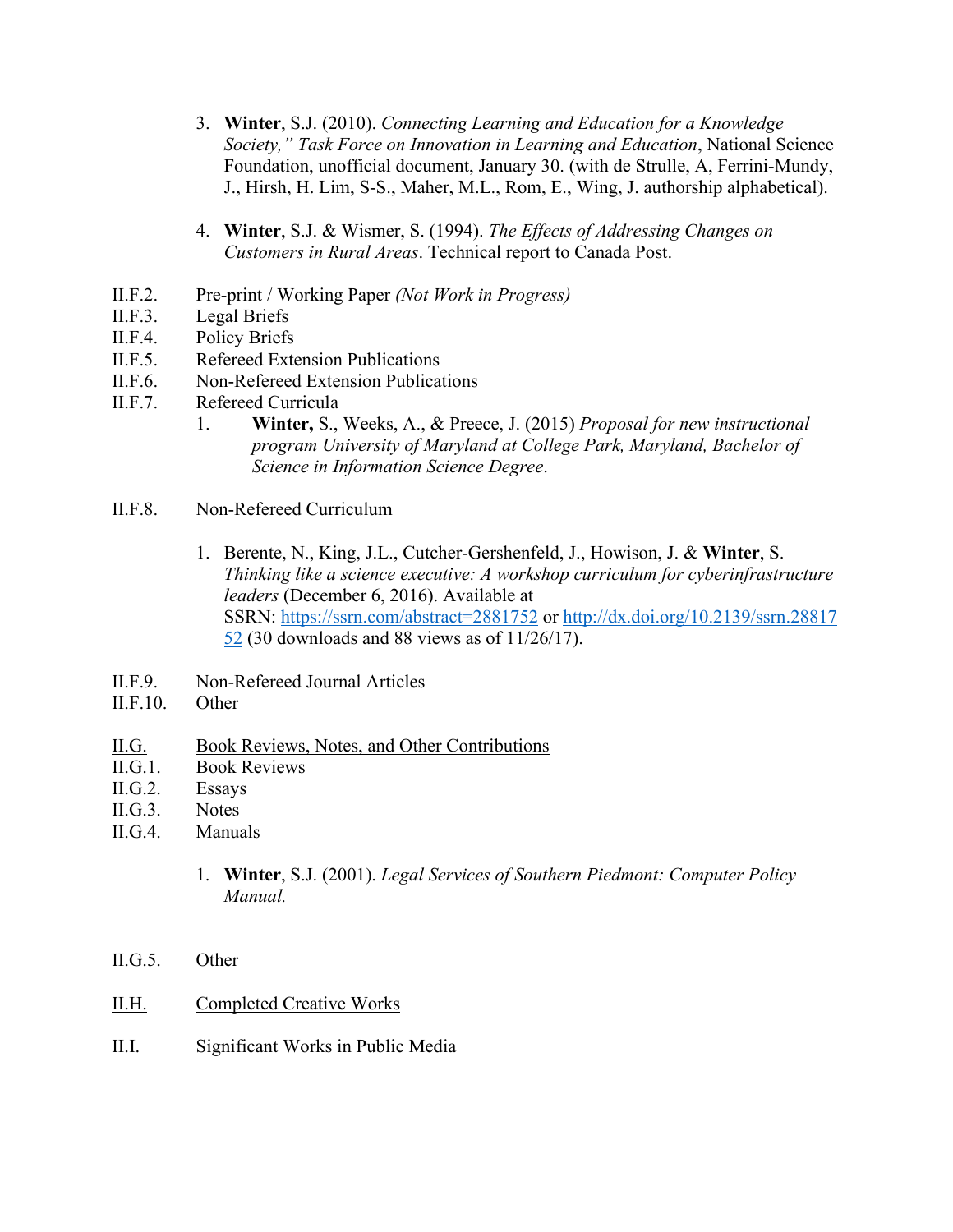- II.J. Sponsored Research and Programs Administered by the Office of Research Administration (ORA)
- II.J.1. Grants
	- 1. 2021 National Science Foundation (\$49,846), [SCC-CIVIC-PG Track B:](javascript:void(0))  [A Visualization Tool and Assessment Framework for Civic Technology Use in](javascript:void(0))  [the DMV Area: The Case of 311 Systems During the COVID-19 Outbreak,](javascript:void(0)) M. Lee, PI, **S. Winter**, Co-PI.
	- 2. 2019 2020 National Science Foundation (\$15,600), REU Supplement: CCE STEM: Finding Practices that Cultivate Ethical Computing in Mobile and Wearable Application Research & Development, K. Shilton, PI A. Porter, S. **Winter**, Co-PIs.
	- 3. 2018 2021 National Science Foundation (\$494,147), Making Information Deserts Visible: Computational Models, Disparities in Civic Technology Use, and Urban Decision Making, S. **Winter** PI Lead Institution (\$246,805), E. Johnston, co-PI non-Lead Collaborative Institution (\$155,362), E. Gordon, co-PI non-Lead Collaborative Institution (\$91,968).
	- 4. 2017 2020 Institute of Museum and Library Services (\$458,319) Knowledge Extension: Data Analytics to Support Innovation Communities, S. **Winter** PI.
	- 5. 2016 2018 Computing Community Consortium (\$100,000) Visioning Workshop on Sociotechnical Cybersecurity, S. **Winter**, T. Summers, Co-PIs.
	- 6. 2015 2019 National Science Foundation (\$600,000) CCE STEM: Finding Practices that Cultivate Ethical Computing in Mobile and Wearable Application Research & Development, K. Shilton, PI A. Porter, S. **Winter**, Co-PIs.
	- 7. 2015 2017 National Science Foundation (\$49,624) Fostering Community-Based Technological Innovation: Developing a Multidisciplinary Agenda for Advancing Research and Practice B. Butler PI and S. **Winter**, Co-PI.
	- 8. 2014 2017 National Science Foundation (\$299,978) Fostering New Collaborations in Open Online Community Data Research: Prototyping an Open Collaboration Data Factory, S. **Winter**, PI, B. Butler, K. Shilton co-PIs Lead Institution (\$104,996) and S. Goggins PI non-Lead Collaborative Institution (\$194,950).
	- 9. 2013 2014 National Science Foundation (\$43,885) Digital Societies and Social Technologies (DSST) Summer Institute, B. Butler, PI and S. **Winter**, Co-PI.
	- 10. 2000 2001 Barclays American (\$4,500) In Pursuit of Investment Capital: The Creation of Trust and Legitimacy in New Ventures, S. **Winter**, PI.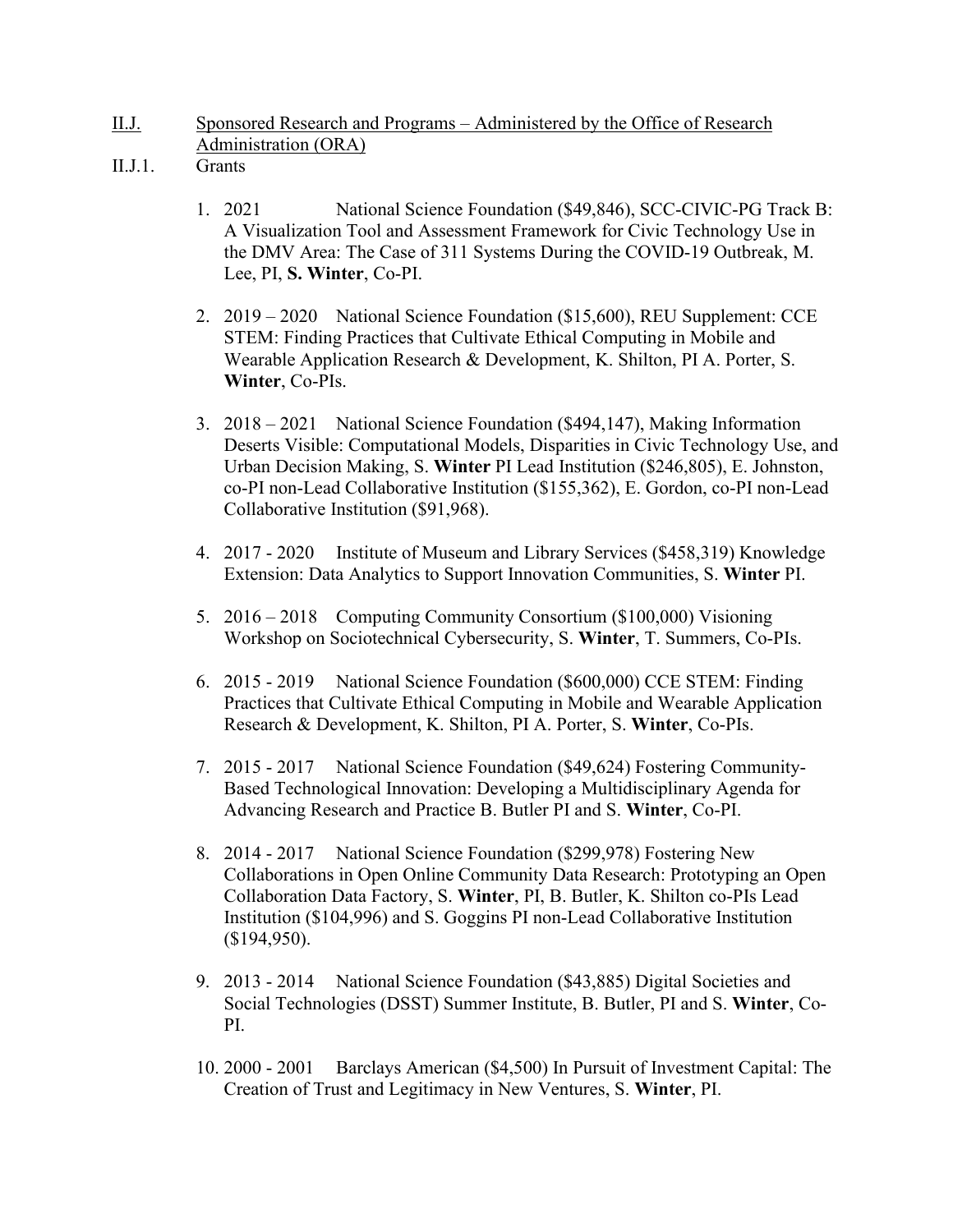- 11. 1998 1999 Florida Atlantic University Research Initiation Award (\$4,950) The Symbolic Use of Technology in Gaining Legitimacy, S. **Winter**, PI.
- 12. 1995 1996 University of Victoria Social Sciences and Humanities Research Council (\$2,900) Setting the Stage: The Symbolic Use of Computer Technology by Entrepreneurs, S. **Winter** and C.M. Gaglio, Co- PIs.
- 13. 1994 1995 University of Waterloo Social Sciences and Humanities Research Council (\$4,159), Forward to the Past. A Comparison between Post-Industrial and Proto-Industrial Society, S. **Winter**, PI, L. Taylor, Co- PI.
- II.J.2. Contracts
	- 1. 1993 Canada Post (\$20,648), The Effect of Addressing Changes on Customers in Rural Areas, S. **Winter**, PI. S. Wismer, Co- PI.
- II.J.3. Other
	- 1. 2017 Provost's Initiative (\$200,000) A Year of Data Science, S. **Winter** and K. Marzullo, Co-PIs.
	- 2. 2017 Provost's Initiative (\$200,000) Maryland Initiative in Smart Cities, G. Knaap and S. **Winter**, Co-PIs.
	- 3. 2004 Johnson Instructional Development (\$5,621) Structural Equation Modeling: Development of a Graduate Course, S. **Winter**, PI.
	- 4. 2001 Johnson Instructional Development (\$10,000) eBusiness Integration into Undergraduate MIS Curriculum, S. **Winter**, PI, R. Kumar & A. Stylianou, Co-PIs.
- II.K. Gifts, and Funded Research not administered by ORA
- II.L. Centers for Research, Scholarship, and Creative Activities
- II.L.1. Centers Established
- II.L.2. Centers Directed

## 2015 – 2020, Co-Director **Center for Advanced Study of Communities and Information (CASCI)**

To enhance iSchool activities in sociotechnical systems research, I provided strategic direction and support for Student Fellows in managing a dynamic speaker series and reading group.

II.L.3. Symposia Organized *(though center)*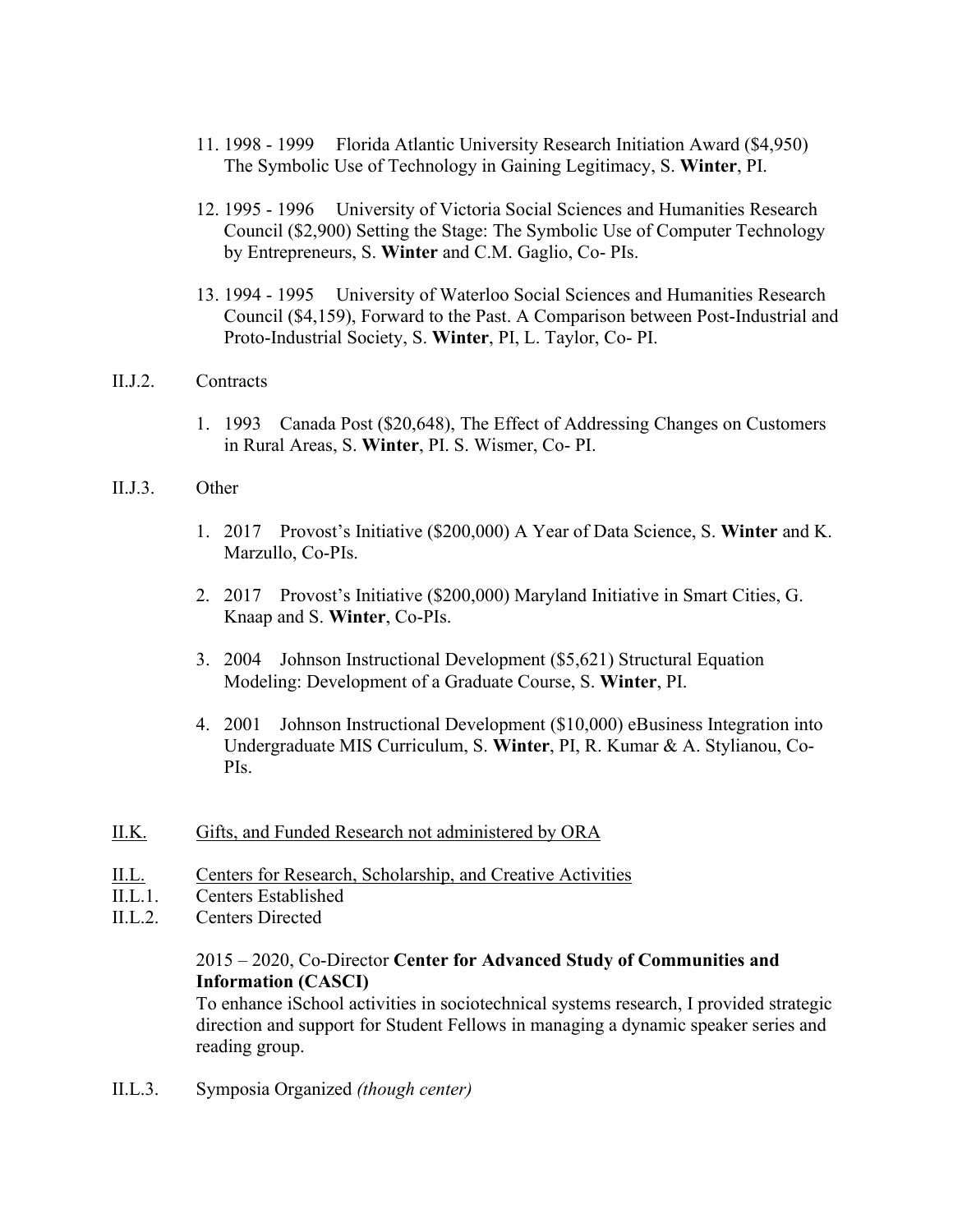- II.L.4. Other
- II.M. Patents
- II.N. Entrepreneurial, Technology Transfer, and Public Engagement Activities
- II.O. Other Research / Scholarship / Creative Activities
- II.P. Research Fellowships, Prizes and Awards
	- 1. 2019 Best Paper in "Workforce" Track PEARC '19 Chicago for Berente, N., Ahalt, S., Bottom, J., Brunson, D., Cutcher-Gershenfeld, J., Howison, J., King, J.L., Neeman, H., Towns, J., Wilkins-Dierh, N., **Winter**, S. (2019). The Professionalization of Cyberinfrastructure Personnel?
	- 2. 2015 Best Publication of 2014, *The Association for Information Systems* for **Winter**, S., Berente, N., Butler, B., & Howison, J. (2014) Beyond the organizational 'container': Conceptualizing 21st century sociotechnical work,  $24(4)$ .
	- 3. 2015 Best Published Paper in *Information and Organization* for **Winter**, S., Berente, N., Butler, B., & Howison, J. (2014) Beyond the organizational 'container': Conceptualizing 21st century sociotechnical work, 24(4).
	- 4. 2008 Best Paper in Decision Support, Knowledge and Data Management Systems Track, The **14th Americas Conference on Information Systems** (AMCIS) Toronto for \*Niu, Y., Stylianou, A.C., & **Winter**, S.J. Blowing the whistle on unethical information technology practices: The role of Machiavellianism, gender and computer literacy.
	- 5. 2004 Best Paper in Information Systems Award (OCIS division) **Academy of Management** meeting, New Orleans. Accepting unethical information practices: The interactive effects of individual and situational factors.
	- 6. 1993 Best Paper Award at the Fourteenth **International Conference on Information Systems**, Orlando. The symbolic potential of computer technology: Differences among white-collar workers.
	- 7. 1992 Best Paper in Information Systems Award (OCIS division) **Academy of Management** meeting, Las Vegas. Attitudes Toward Computers: When Do They Predict Computer Use?.

### **III. Teaching, Extension, Mentoring, and Advising**

III.A. Courses Taught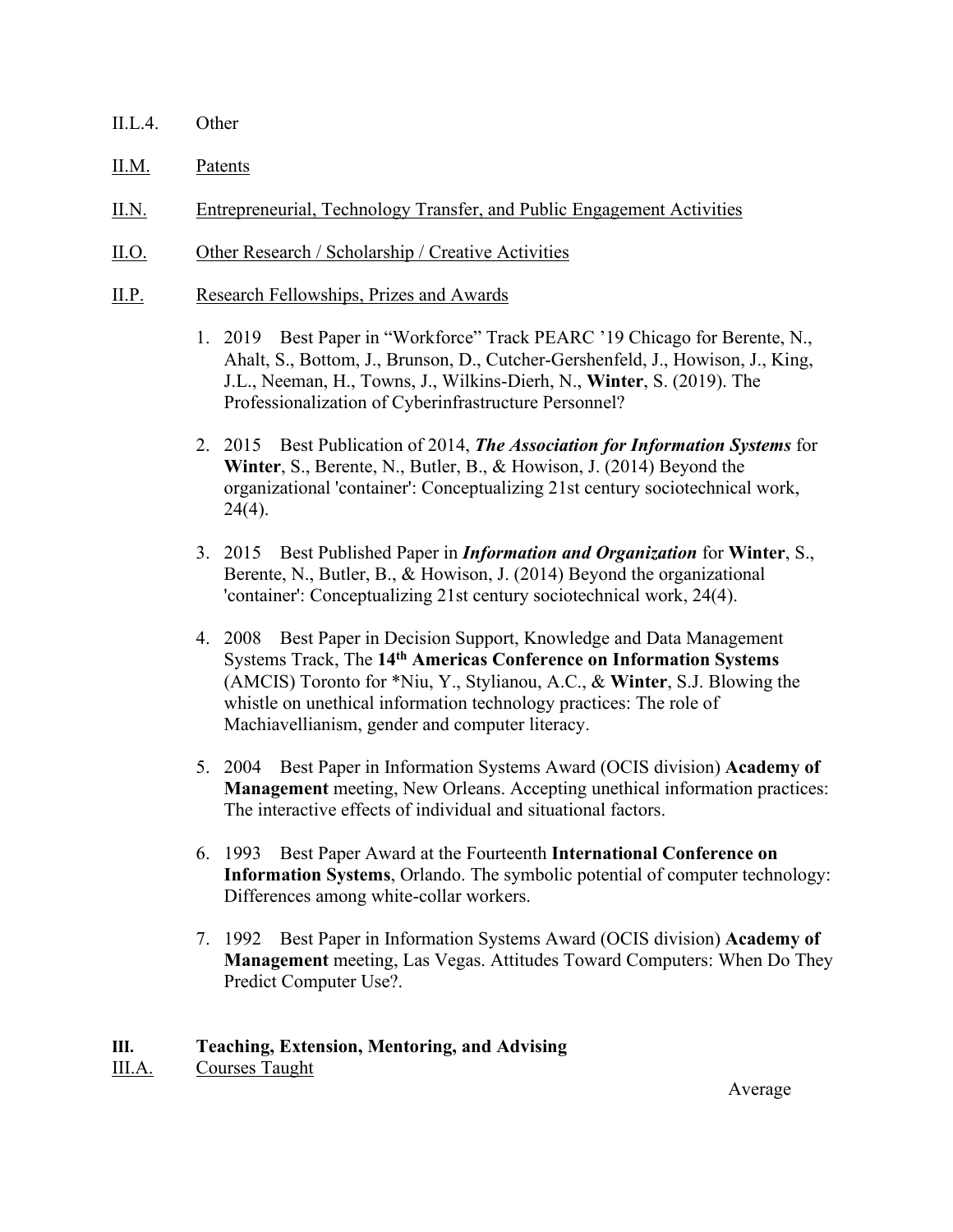|        |                                                                          |              | Rating of  |
|--------|--------------------------------------------------------------------------|--------------|------------|
|        |                                                                          |              | Instructor |
| Term   | Course and Major Innovations                                             | Enrollment   | Items      |
| 2019   |                                                                          |              |            |
| Spring | <b>INST335 Teams and Organizations</b>                                   |              |            |
|        | Section 0201                                                             | 49           |            |
| 2017   |                                                                          |              |            |
| Fall   | <b>INST314 Statistics for Information Science</b>                        |              |            |
|        | Section 0101                                                             | 34           |            |
|        | Section 0201                                                             | 58           | 3.26       |
|        | Fully integrated the R statistical software                              |              |            |
|        | <b>INST709 Independent Study</b>                                         | $\mathbf{1}$ | N/A        |
|        |                                                                          |              |            |
| Spring | <b>INST314 Statistics for Information Science</b>                        | 51           | 3.26       |
|        | <b>INST808 Seminar in Research Methods</b>                               | 6            | 3.44       |
|        | Proposal development course                                              |              |            |
|        | <b>INST709 Independent Study</b>                                         | $\mathbf{1}$ | N/A        |
|        |                                                                          |              |            |
| 2016   |                                                                          |              |            |
| Fall   | <b>INST627 Data Analytics for Information Studies</b>                    | 10           | 3.48       |
|        |                                                                          |              |            |
| Spring | <b>INST627 Data Analytics for Information Studies</b>                    | 9            | 3.71       |
|        | Redesigned as fully flipped classroom                                    |              |            |
|        |                                                                          |              |            |
| 2015   |                                                                          |              |            |
| Fall   | <b>INST701 Research Methods</b>                                          | 14           | 3.31       |
|        | Redesigned as flipped classroom for                                      |              |            |
|        | MA and PhD research                                                      |              |            |
|        |                                                                          |              |            |
| Spring | <b>INST627 Data Analytics for Information Studies</b><br>Renamed INST714 | 27           | 2.42       |
|        |                                                                          |              |            |
| 2014   |                                                                          |              |            |
| Fall   | <b>INST714 Information for Decision Making</b>                           | 14           | 3.37       |
|        | Redesign to integrate flipped classroom                                  |              |            |
|        | components                                                               |              |            |
|        |                                                                          |              |            |
| Spring | <b>INFM737 Information Management Capstone</b>                           | 22           | 2.82       |
|        | <b>INST714 Information for Decision Making</b>                           | 12           | 3.11       |
|        | Redesign for conceptual and analytic                                     |              |            |
|        | tools focus                                                              |              |            |
|        |                                                                          |              |            |
| 2013   |                                                                          |              |            |
| Fall   | <b>INFM737 Information Management Capstone</b>                           | 17           | 2.54       |
|        | Redesign with student project managers                                   |              |            |
|        | and flipped classroom                                                    |              |            |
|        | <b>INST714 Information for Decision Making</b>                           | 30           | 2.47       |
|        | Redesign as introduction to statistical                                  |              |            |
|        | analysis course                                                          |              |            |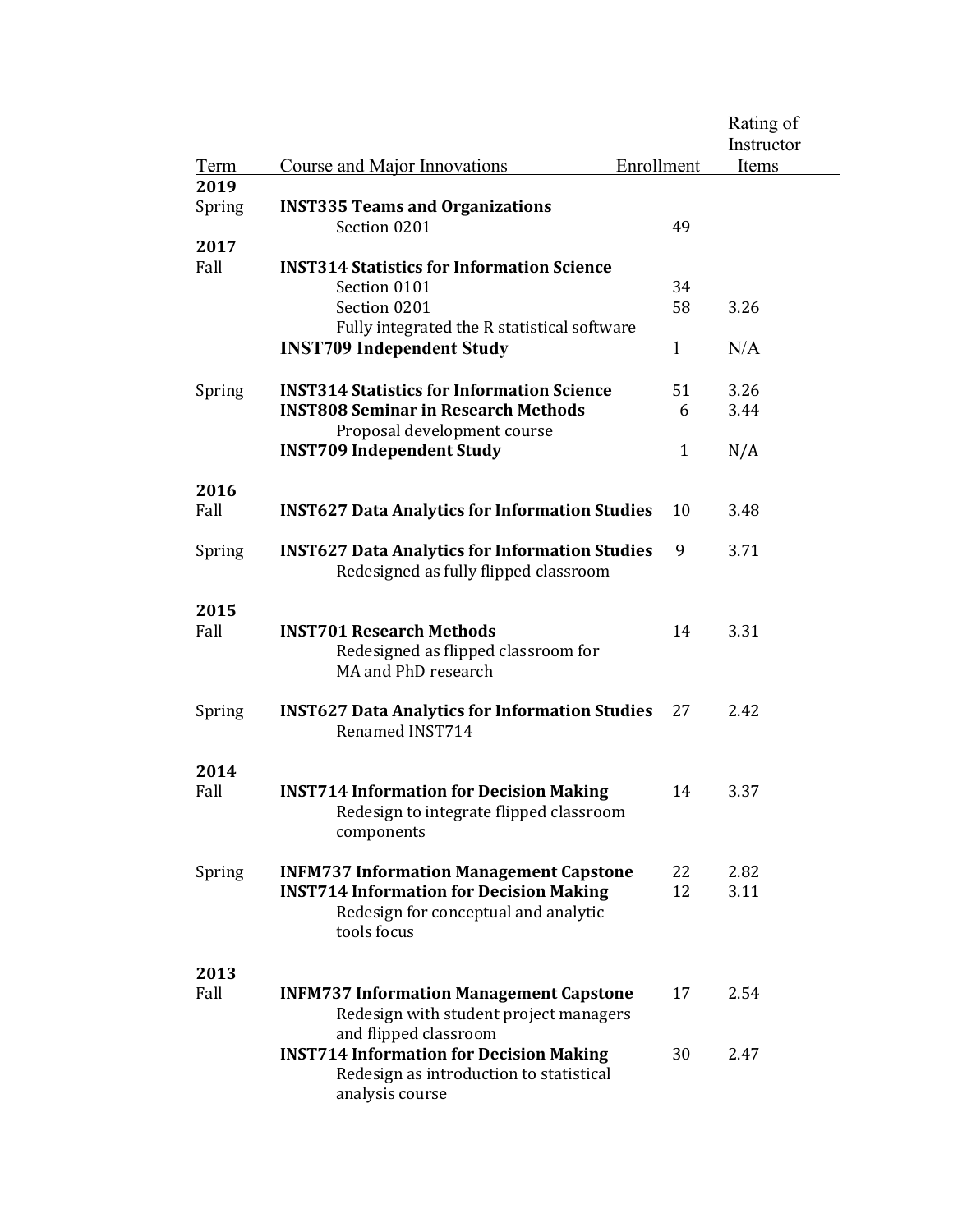#### Spring **INFM737 Solving Problems in Information Mgmt** 21 2.4 Redesign as capstone with professional development components

Teaching Innovations

III.A.1. Major Programs Established

### *Chair, Undergraduate Program Development Committee, UMD iSchool (2013- 2015)*

Developed the first undergraduate program in the College of Information Studies, the Bachelor of Science in Information Science including creating the proposal, designing the curriculum, and moving the proposal through to final submission to the Maryland Higher Education Commission. In the first year since its approval in February of 2016, over 600 students have joined the major.

- III.A.2. Education Abroad Established
- III.A.3. Textbooks
- III.A.4. Software, Applications, Online Education, etc.
- III.A.5. Instructional Workshops and Seminars Established
- III.A.6. Course or Curriculum Development

## *Assistant Director, Masters of Information Management Program, UMD iSchool (2013-2015)*

Assisted the Director to increase enrollment by 50%, refresh the core curriculum to reflect current trends in data and information management, and create specialized programs of study in data science, technical development, curation and management of digital assets, project management, strategic management, and user experience. Assisted in creation and supervision of the Program Coordinator position.

### *Developed INST627 Data Analytics for Information Professionals UMD iSchool (2013- 2015)*

Created an introductory graduate level course in descriptive and inferential data analytics appropriate for students in any of the iSchool Masters' degree programs. Through multiple iterations, developed content that was more conceptual than mathematical, integrated software tools, and adopted a flipped classroom pedagogy to encourage deeper engagement with the material. Successfully delivered 6 sections)

#### *Redesigned INFM 737* **into** *the Information Management Capstone UMD iSchool* (2013-2014)

Increased the professional development and project management components, instituted student project managers, integrated flipped classroom elements. Successfully delivered 3 sections

### *Director of Post-graduate Programs, Brunel University* (2006-2007)

Developed a new Masters of Science program in Marketing, redesigned the existing Masters of Science programs to streamline and integrate course offerings.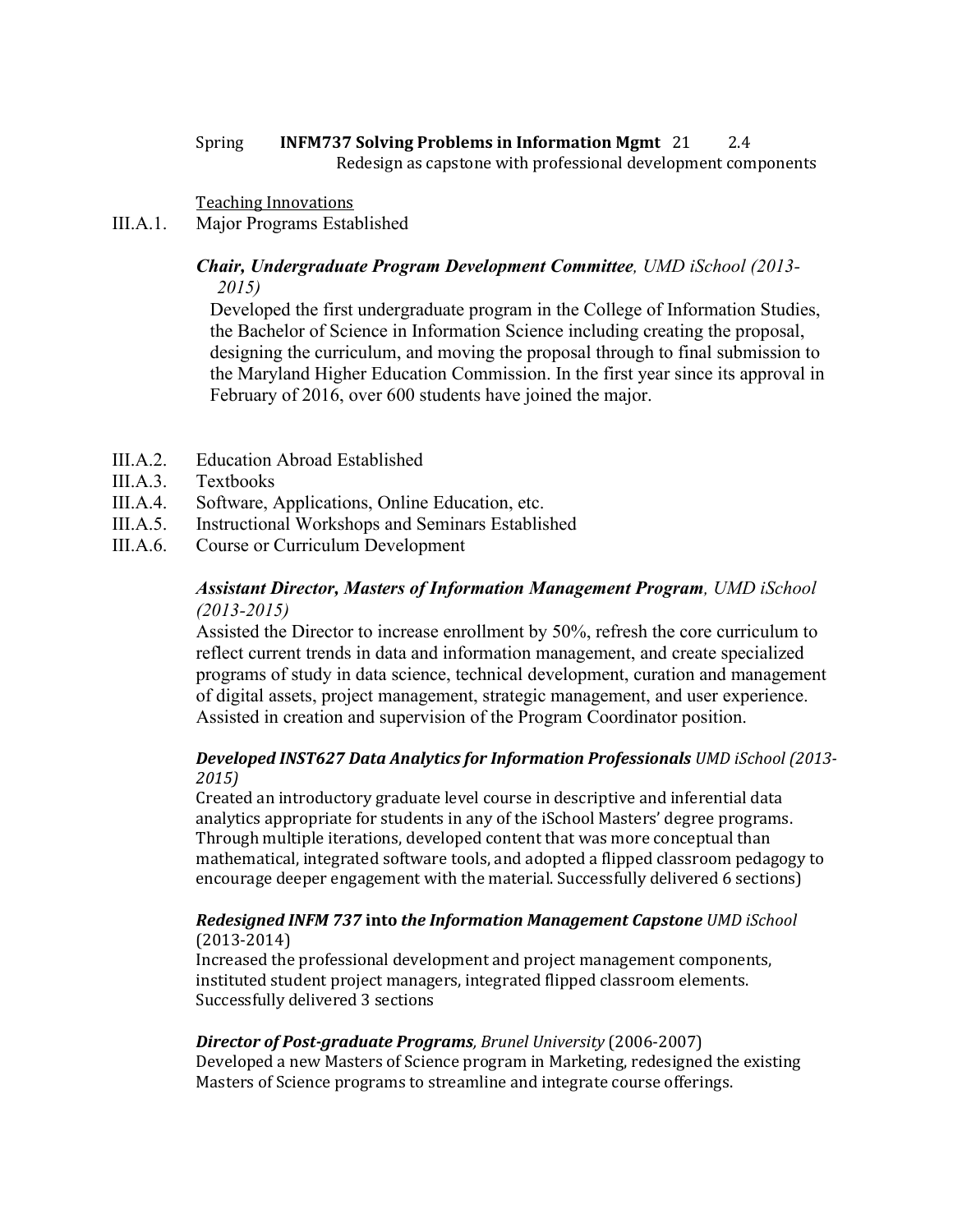*Developed and delivered core curriculum* for the new PhD in IT program at UNCC (2000 – 2004) including:

- Introduction to Quantitative Research Methods
- Introduction to Qualitative Research Methods
- Introduction to Statistical Analysis
- Introduction to the Information Systems Literature

Courses focused on practical research skills and included a completed research proposal or data analytic project.

- III.A.7. Teaching Modules
- III.A.8. Other
- III.B. Advising: Research or Clinical
- III.B.1. Undergraduate
- III.B.2. Master's
	- o **Biancanelli, Steven**, Committee Member, 1992 1994, University of Waterloo (Ontario Hydro)
	- o **Bandi, Sruthi,** Committee Chair, 2015 2016 (Fannie Mae)
	- o **Olivia Garahan,** Committee Member, 2017 2018
	- o **Zahra Farhadi,** Committee Co-Chair, 2019 current
- III.B.3. Doctoral
	- **Meister, Darren** Committee Member, 1992 1994, University of Waterloo (University of Western Ontario)
	- **Jackson, Pamela** Committee Member, 2001 2005, University of North Carolina Charlotte (Fayetteville State University, North Carolina)
	- **Kuyath, Steven** Committee Member, 2005 2008, University of North Carolina Charlotte (University of North Carolina)
	- **Pai, Tanusrai** Committee Co-Chair, 2005 2009, University of North Carolina Charlotte (Lash Consulting)
	- **Burch, Charles** Committee Co-Chair, 2005 2009, University of North Carolina Charlotte (Duke Energy)
	- **Zhang, Dong Ming** Committee Member, 2017 2019 (Pediatrics Board)
	- **Federer, Lisa** Committee Member, 2019 (NIH)
	- **Janzen, Shawn** Co-Chair, 2018 2019
	- **Boyd, Karen** Committee Member, 2017 current (University of Michigan)
	- **Brier, Jonathan** Co-Chair, 2017 current
	- **Perrine, Lori** Co-Chair, 2019 current
- III.B.4. Post-doctoral
- III.B.5. Other Directed Research *(e.g. K-12 Interactions)*
- III.C. Mentorship
- III.C.1. Junior Faculty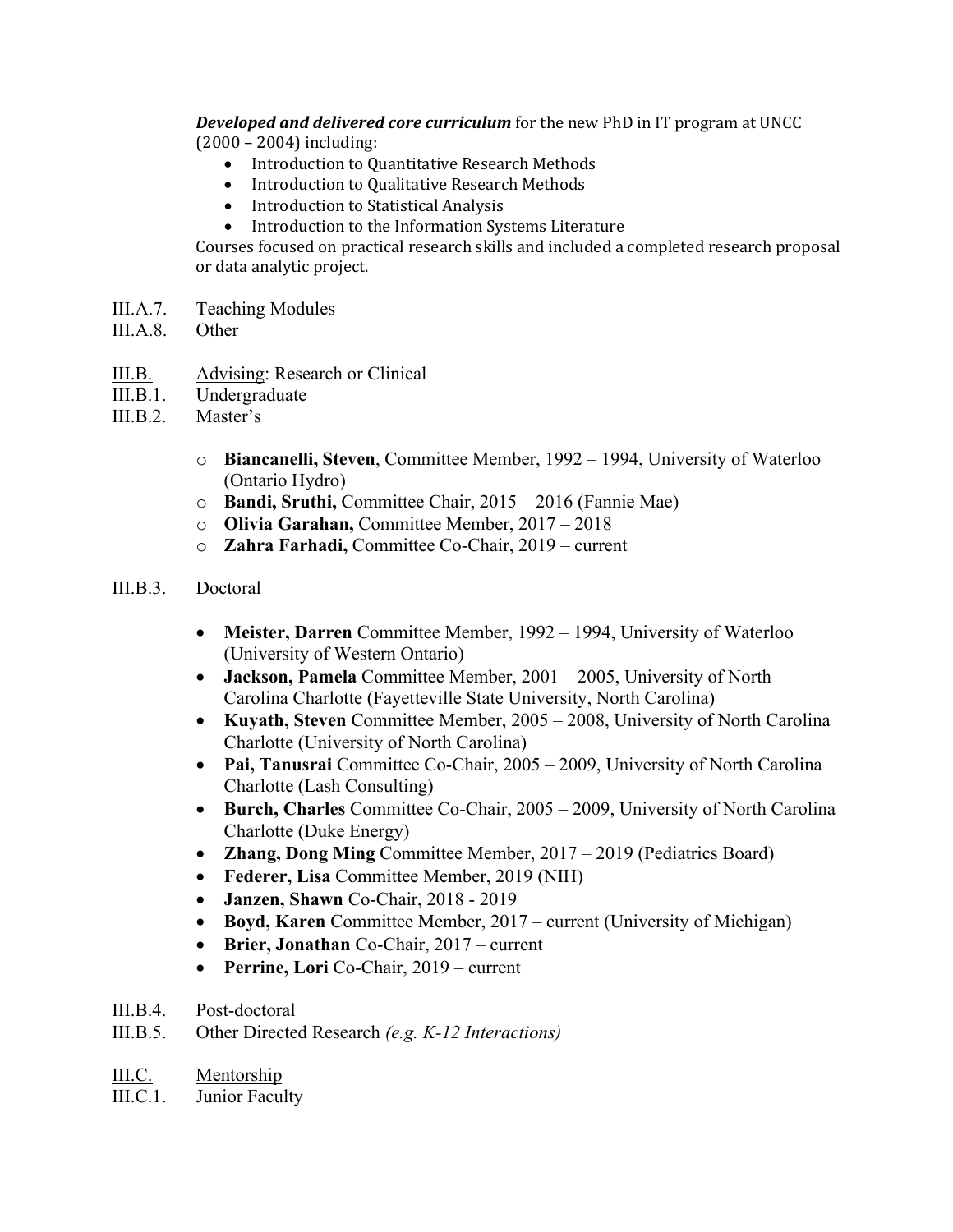- **Vanderheiden, Kate**
- **Jansen, Greg**
- **Jordan, Bern**
- **Summers, Timothy**
- **Gorham, Ursula**
- **Vega, Luis** (UMD Cell Biology and Molecular Genetics post doc now at UT Health Science Center at Houston)
- **Roberts, Jennifer** (UMD Kinesiology Assistant Professor)
- III.C.2. Other

**National Research Mentor Network** – CIC Academic Network: mentor (2016 – 2019)

- III.D. Advising: Other than Directed Research
- III.E. Professional and Extension Education
- III.F. Contribution to Learning Outcomes Assessment
- III.G. Other Teaching Activities
- III.H. Teaching Awards

## **IV. Service and Outreach**

- IV.A. Editorships, Editorial Boards, and Reviewing Activities
- IV.A.1. Editorships
	- **Information and Organization,** Senior Editor (2019 current) (Editor 1999- 2019)
	- **Journal of Information Technology**, Senior Editor (2007-current)
	- **Communications of the ACM Viewpoints,** Associate Editor for Ethics (2018 current)
	- **Online Ethics Center for Engineering and Science,** Associate Editor for Computer, Mathematics, and Physical Sciences (2018 – current)
- IV.A.2. Editorial Boards
	- **Group and Organization Management** (2006 2018)
- IV.A.3. Reviewing Activities for Journals and Presses
	- **ACM Transactions on Computer Human Interaction**
	- **Case Research Journal**
	- **Communications of the ACM**
	- **Group and Organization Management**
	- **Information Systems Journal**
	- **Information Systems Research**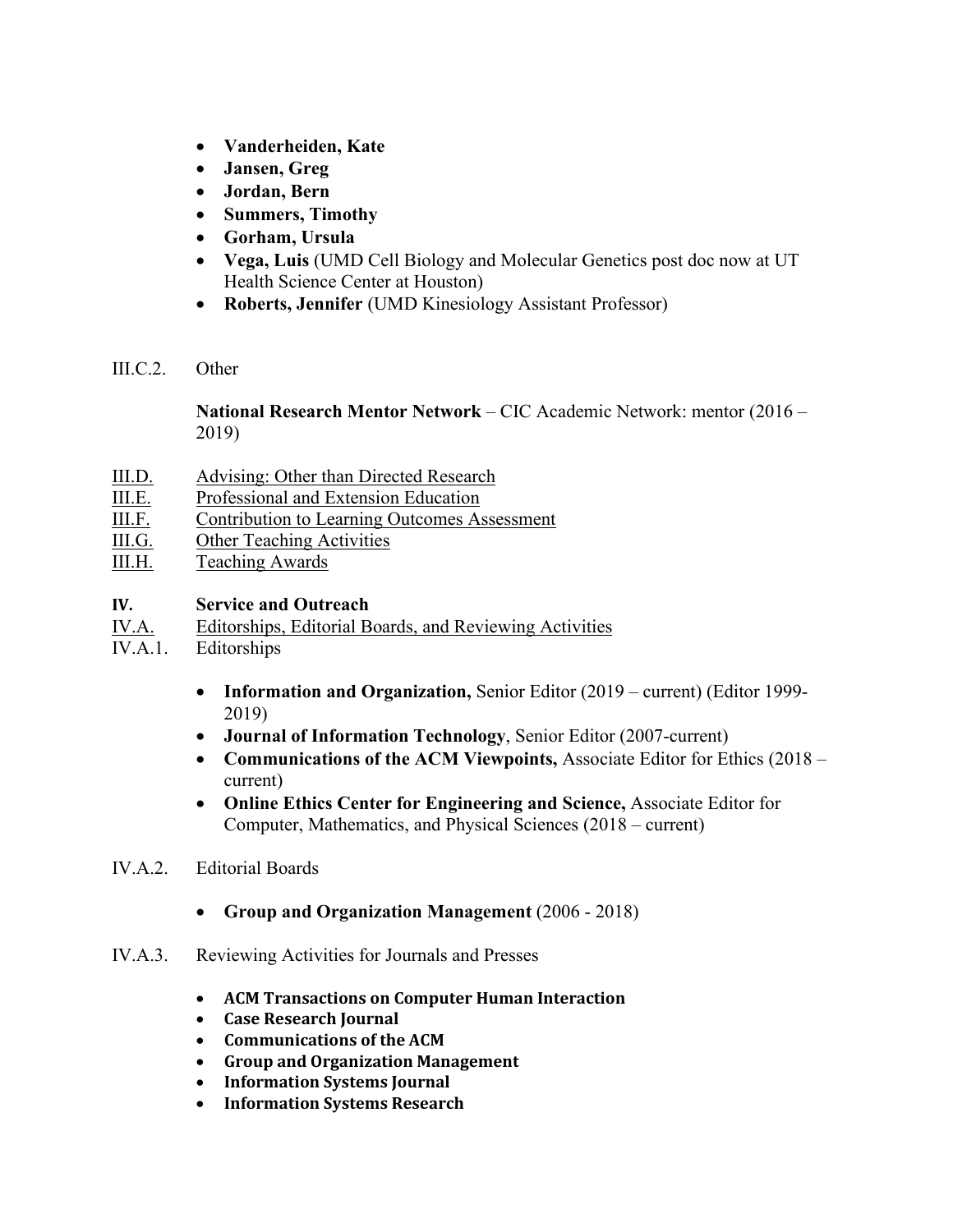- **Journal of the Association for Information Systems**
- **Journal of Business Ethics**
- **Journal of Business Research**
- **Journal of Computing and Electronic Commerce**
- **Journal of Management Information Systems**
- **Journal of Strategic Management**
- **Management Information Systems Quarterly**
- **Organization Science**
- **Public Administration Review**
- **The Information Society**
- IV.A.4. Reviewing Activities for Agencies and Foundations
	- o **National Science Foundation** Review Panels (2013-2020) Various Programs in OAD/*CISE*, *IIS/CISE, CNS/CISE, OAD/SBE, DRL/EHR*,

*OISE*

- o **Department of Energy** Review Panels (2012 -2014)
- o **Institute of Museum and Library Services** (2020)
- IV.A.5. Reviewing Activities for Conferences
	- **Associate Editor** 
		- **ICIS** (2001, 2002, 2004, 2007, 2008)
		- **IFIP 8.2** (2008)
		- **Academy of Management OCIS Division** (2008, 2009)
	- **Program Committee Member** 
		- **CSCW** (2016)
		- **Group** (2015, 2016, 2018)
		- **HICCS** (2016)
		- **Science of Team Science** (2014)
- IV.A.6. Other
- IV.B. Committees, Professional & Campus Service
- IV.B.1. Campus Service Department
	- **Course and Curriculum** Committee (2001 2006)
	- **Assessment of MIS Majors** (1999-2006)
	- **AACSB Assessment of College Core Course** Info. 3130 (2000-2001)
	- **Doctoral Program** Committee (1997-1999)
	- **Faculty Recruitment** Committee (1997-1998; 1998-1999; 1999-2000)
	- **Introduction to MIS Coordinating** Committee (1997-1998; 1998-1999)
	- **Research Effectiveness Assessment** Committee (1998-1999)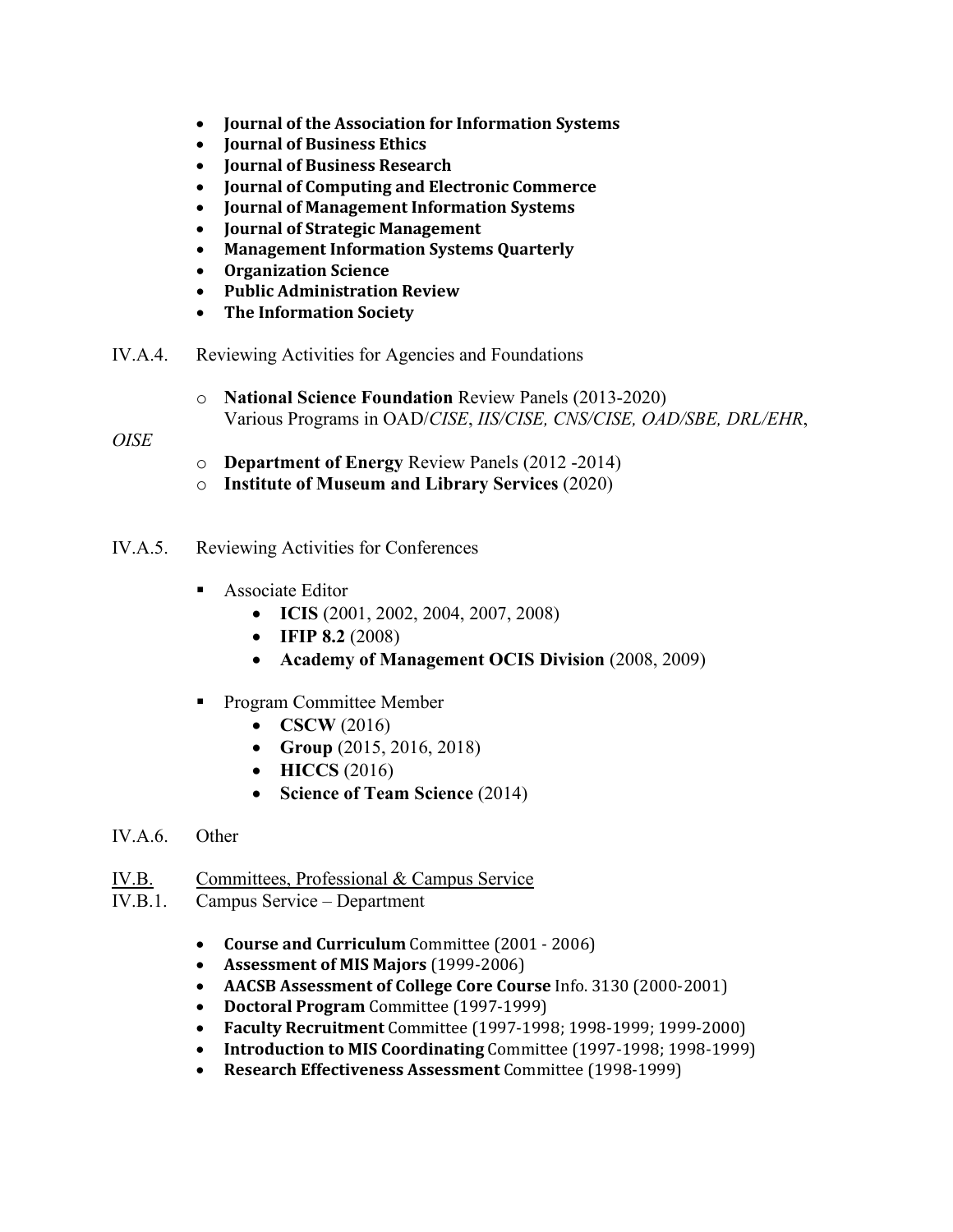### IV.B.2. Campus Service – College

UMD:

- **Research Center and Collaborations** Committee, Chair (2015 present)
- **IT Advisory** Committee (2015 2017)
- **UG Programs Committee**, Chair (2013 2015), Member (2015 2016)
- Community Informatics Tenured and Tenure Track
- **Search Committee** (2015 2016)
- **Facilities Committee** (2015 2016)

Other:

- **Research** (2007-2009)
- **Electronic Commerce** (1999-2004)
- **MBA Director Search Committee** (2000-2001)
- **Distance Learning Strategic Development** (2000)
- **International Business & Economics** Coordinating Committee (1997-1999)<br>• **International Business Economic Advisory** Committee (1997-1999)
- **International Business Economic Advisory** Committee (1997-1999)
- **Decanal Advisory Committee** (1996-1997)
- **Decanal Search Committee** (1995-1996)
- **Strategic Decision Making Committee** (1994-1995)
- **Faculty Recruitment** Committee (1994-1995)<br>• New Building Committee (1996 1997)
- **New Building** Committee (1996 1997)
- **Equity Policy** Committee (1994 1997)
- **Library Committee** Chair/Library Liaison (1994 1997)
- IV.B.3. Campus Service University

UMD:

- **Research Development Council** (2015 present)
- **UMD Internal Proposal Review Committee** Member (2015 present)
- **Faculty Senate** (2016 2020)

Other:

- **Faculty Council** Representative (2003 2004)
- **Faculty Council** Representative (alternate) (2001 2003)
- **Arts and Sciences Council** Representative (2000)
- **Explore UNC Charlotte** (2000)
- IV.B.4. Campus Service Special Administrative Assignment
- IV.B.5. Campus Service Other
- IV.B.6. Inter-institutional and Regional

### **National Library of Medicine Strategic Planning Working Group on Data Science** (2017)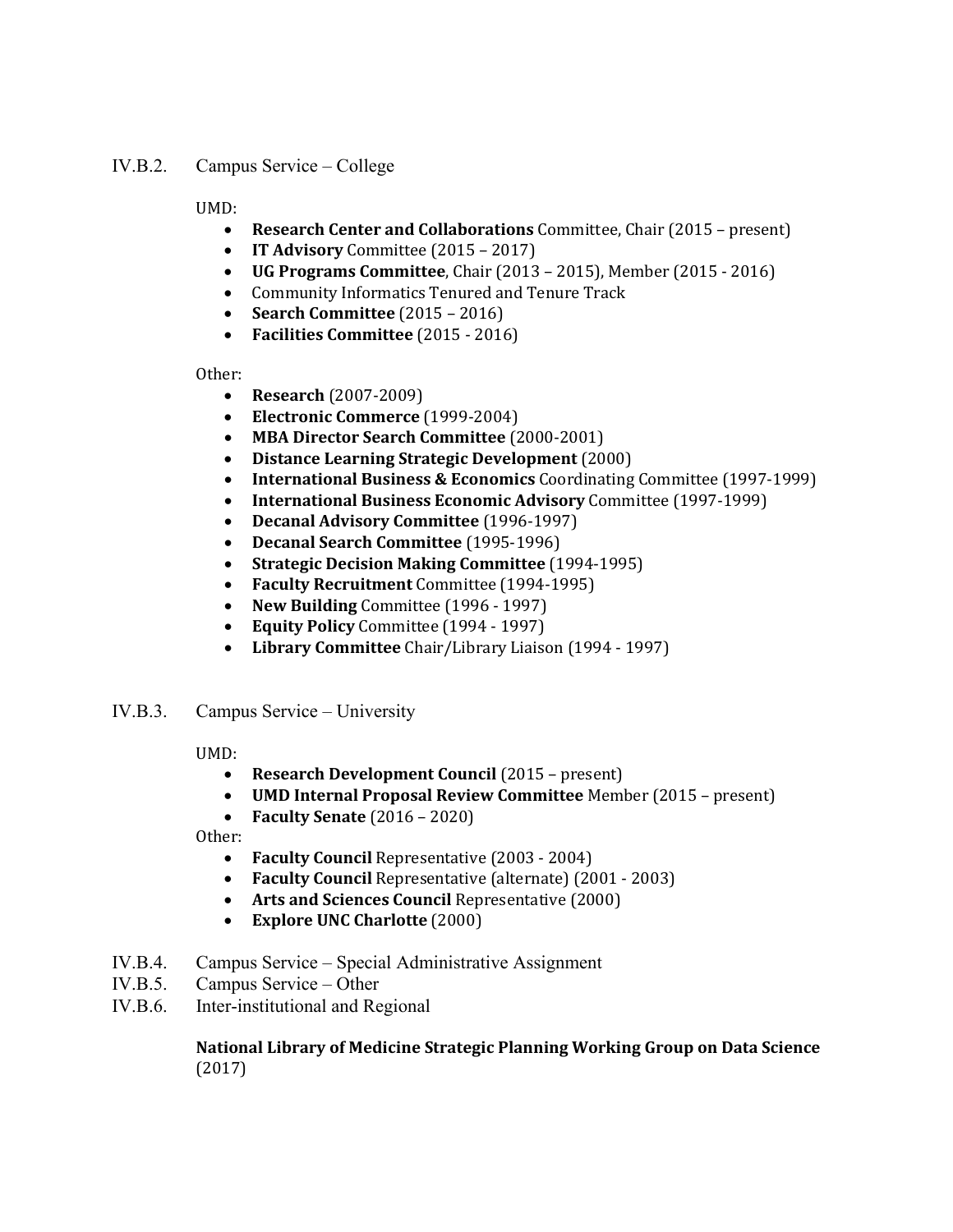- IV.B.7. Offices and Committee Memberships
	- Program Committee, **Digital Humanism Initiative,** member (2020 current)
- IV.B.8. Leadership Roles in Meetings and Conferences
	- o Track co-Chair
		- **ICIS 2015** Breakout Ideas Track
		- **4s-EASST** 2016 Smart Cities Track
		- **ICIS 2012**, Breakthrough Ideas Track
	- o Communications Committee, **Academy of Management**, OCIS Division (2007- 2009)
	- o Treasurer, **Academy of Management**, OCIS Division (2003-2007)
	- o Organizing Committee, **Leadership Conference for Undergraduate and Graduate Women** (2004)
	- o Member-at-Large **Academy of Management**, OCIS Division (1998-2001)
	- o Division Secretary **Academy of Management**, OCIS Division (2000)
	- o **ICIS Volunteers Chair** (1999)
	- o Nominating Committee **Academy of Management**, OCIS Division (1993)
	- o Internal Audit Committee member **Western Academy of Management** (1993)
- IV.B.9. Other Non-University Committees, Memberships, Panels, etc.
- IV.B.10. Other
- IV.C. External Service and Consulting
- IV.C.1. Community Engagements, Local, State, National, International

## **College Park Area Smart Cities Roundtable**, Member

- IV.C.2. International Activities
- IV.C.3. Corporate and Other Board Memberships
- IV.C.4. Entrepreneurial Activities
- IV.C.5. Consultancies
	- **First Interstate Bank**
	- **Kaiser Permanente Medical Group**
	- **Legal Services of the Southern Piedmont**
	- **National Chicano Council on Higher Education**
	- **University of Georgia**
	- **University of Houston Law Foundation**
- IV.C.6. Other
- IV.D. Non-Research Presentations
- IV.D.1. Outreach Presentations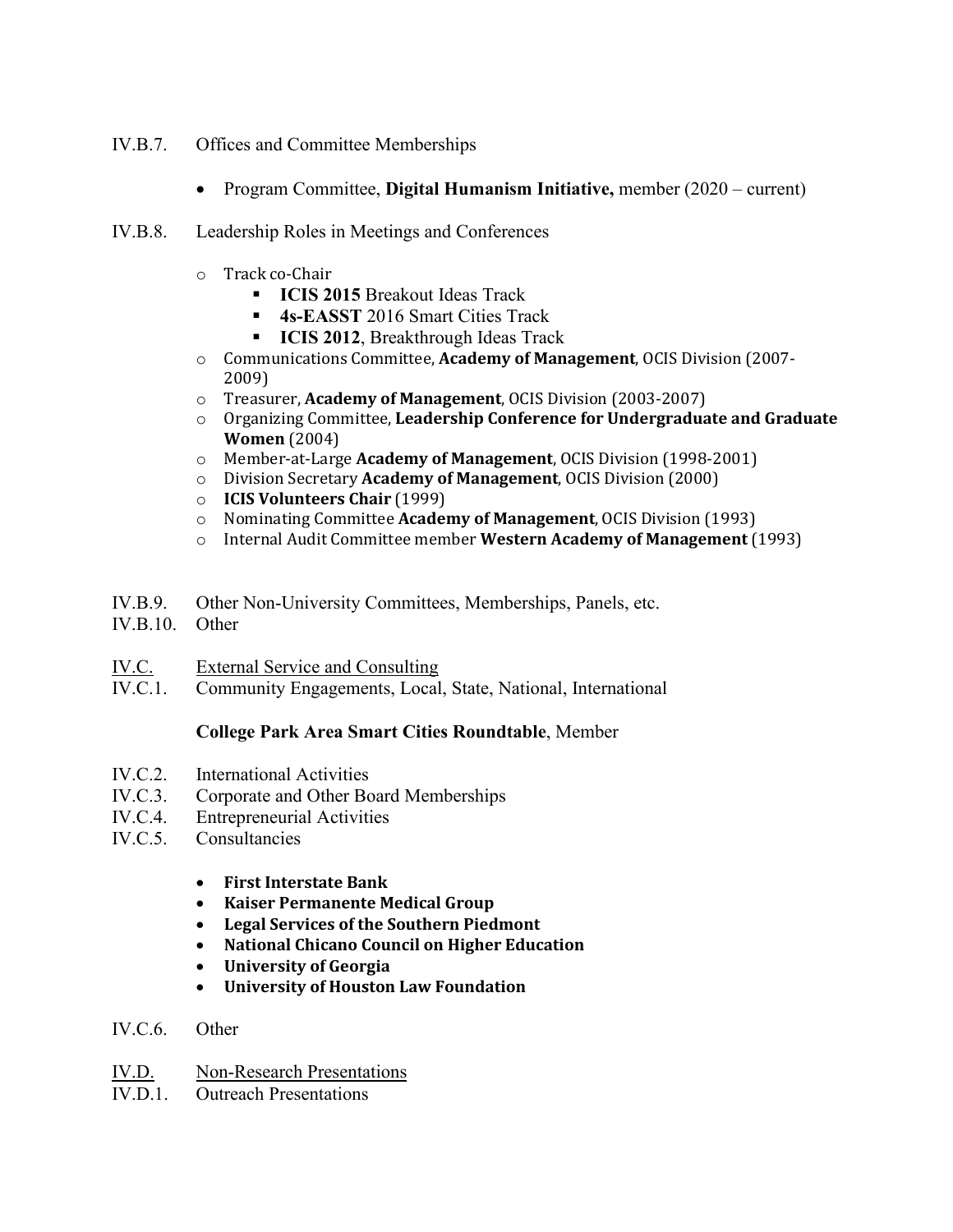- 1. 2013 Understanding NSF Funding Opportunities. **University of Nebraska** *Funding Days*, Omaha, NE (11/8/13)
- 2. 2011 Understanding NSF Funding Opportunities. **iConference**, Newport Beach,  $CA$
- 3. 2011 Understanding NSF Funding Opportunities **DC Area Teams Meeting**, Arlington VA, 4/22,11
- 4. 2011 NSF Funding Opportunities: VOSS. **Academy of Management Meeting**, 8/16/2011
- 5. 2010 NSF Funding Opportunities **University of Maryland**
- IV.D.2. Other
- IV.E. Media Contributions
- IV.F. Community & Other Service
- IV.G. Service Awards and Honors
	- 1. 2016 **Advance Program** for Inclusive Excellence Leadership Fellow 2016- 2017
	- 2. 2011 **National Science Foundation Director's Award** for Collaborative Integration
	- 3. 2000 Award in Appreciation for **Service to the Belk College of Business Administration**, UNCC

### **V. Other Information**

References

John L. King, Ph.D. W.W. Bishop Professor School of Information The University of Michigan Ann Arbor, MI 48109-1340 USA (734)764-2571 [jlking@umich.edu](mailto:jlking@umich.edu)

Joel Cutcher-Gershenfeld, Ph.D. Professor Heller School for Social Policy and Management Brandeis University Room 202, 415 South Street, Waltham, MA 02453-2700 USA